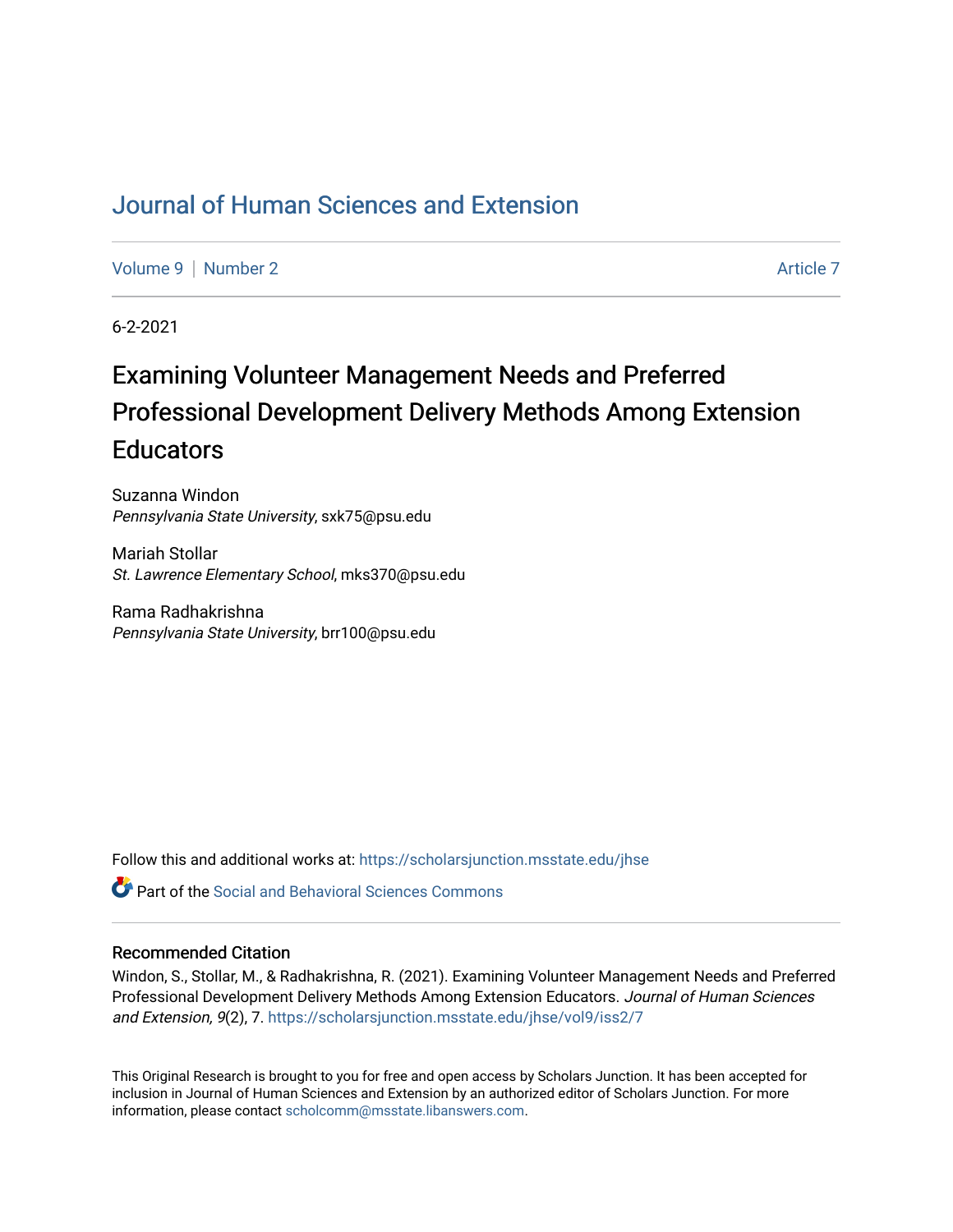# **Examining Volunteer Management Needs and Preferred Professional Development Delivery Methods Among Extension Educators**

### **Suzanna Windon**

*The Pennsylvania State University* 

**Mariah Stollar**  *St. Lawrence Elementary School* 

### **Rama Radhakrishna**

*The Pennsylvania State University* 

*The purpose of this quantitative study was to investigate Penn State Extension educators' volunteer management needs and desirable professional development delivery methods. The participants were 92 Extension educators who participated in the online survey. The response rate was 47.4%. We found that the top five most preferable volunteer management content area needs among educators were volunteer communication, motivation, training, risk management, and coaching. The most desirable delivery methods of volunteer management content were webinars, one-time in-service training, factsheets, and series of workshops. The point-biserial correlation coefficient was used to show the correlation between specific volunteer management content area and professional development delivery method. Face-to-face training was preferred for topics such as needs assessments, utilization, teaching ethics and ethical decision making, motivation, coaching, risk management, and communication. Published content was the most preferred delivery method for topics such as writing position descriptions, selection, teaching ethics and ethical decision making, and risk management. Online education was a preferred delivery method for most topics, with the exception of marketing skills and utilization. Staff development personnel should consider these preferred delivery methods when designing training programs for Extension educators. Such consideration will enhance training effectiveness and learning.* 

*Keywords:* volunteer management, professional development, Extension educators, professional development delivery methods

Direct correspondence to Suzanna Windon at sxk75@psu.edu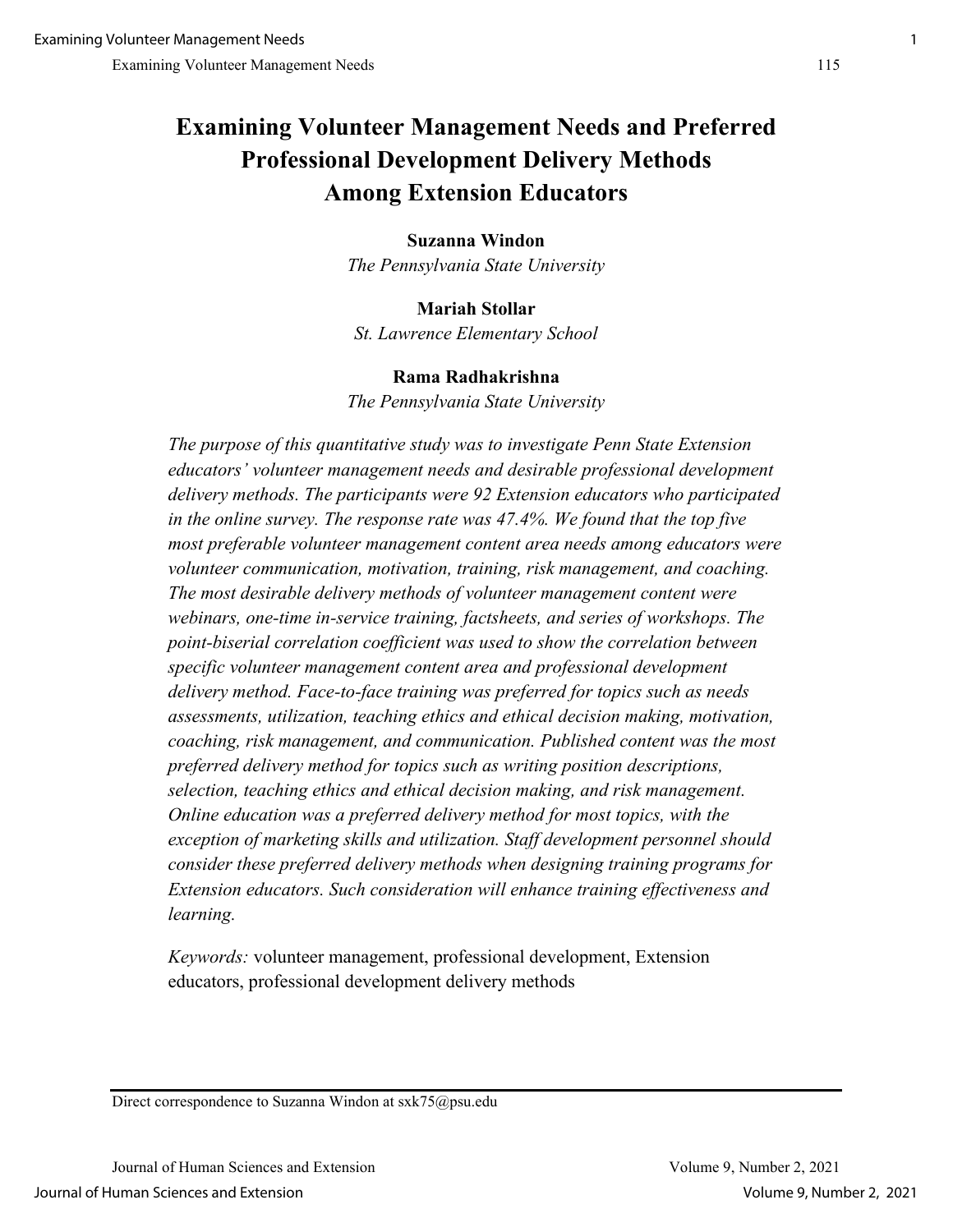## **Introduction**

Volunteer coordinators are critical for the organizational success of programs that utilize volunteers. When volunteer coordinators invest more time and resources into volunteer management, a volunteer's experience is improved (Rehnborg et al., 2010). Nonprofit organizations need to provide volunteer coordinators with the training and resources they need to achieve success in their roles, as these can help volunteer coordinators to be better prepared to handle programmatic challenges (Teuteberg et al., 2018).

Cooperative Extension is the outreach arm of the United States Department of Agriculture (USDA) and the land-grant organization that provides research-based, non-formal education to U.S. citizens (Rasmussen, 2002; USDA, 2019). The Extension program relies heavily on volunteers to carry out its programmatic activities. For example, in the United States, there are over 500,000 volunteers who work alongside 4-H Extension educators to provide quality youth development programming to 4-H members (National 4-H Council, 2019). Several Extension programs utilize volunteers to deliver and manage programs. Extension educators serve as volunteer coordinators for these educational programs. Thus, volunteer management is one of the Extension educators' key responsibilities.

There is a need for volunteer management training, specifically within Extension. Training for volunteer management is essential, yet one-third of paid volunteer managers did not have the training to complete their roles (Howlett, 2010). Volunteer managers are provided with few resources to complete their responsibilities, with little preparation (Brudney, 1992; Nesbit et al., 2016). Boyd (2004) noted that Extension should devote more time to ensuring volunteer coordinators receive proper information and training. Extension professionals who work with volunteers need volunteer management information, especially those new to the Extension profession (Casteel, 2012). Even though Extension professionals may be knowledgeable about working with volunteers, they still report a lack of available materials to help them complete volunteer management duties (Casteel, 2012). Multiple Extension studies have found that Extension professionals lack skills in volunteer management (Culp & Kohlhagen, 2001; Hange et al., 2002; King & Safrit, 1998). Culp et al. (2006) found that volunteer management needs for Extension professionals varied across regions. Therefore, there is a need for state-level Extension programs to identify needs related to volunteer management resources and trainings. This gap in the literature led to the present study, which examined volunteer management professional development needs and desirable delivery methods for professional development for Penn State Extension educators who manage volunteers.

# **Literature Review**

Various volunteer management models have been used to inform volunteer and volunteer management needs. For this study, volunteer management models were reviewed from the perspective of volunteer management information needs for Extension educators. Most previous

Journal of Human Sciences and Extension Volume 9, Number 2, 2021 Journal of Human Sciences and Extension Volume 9, Number 2, 2021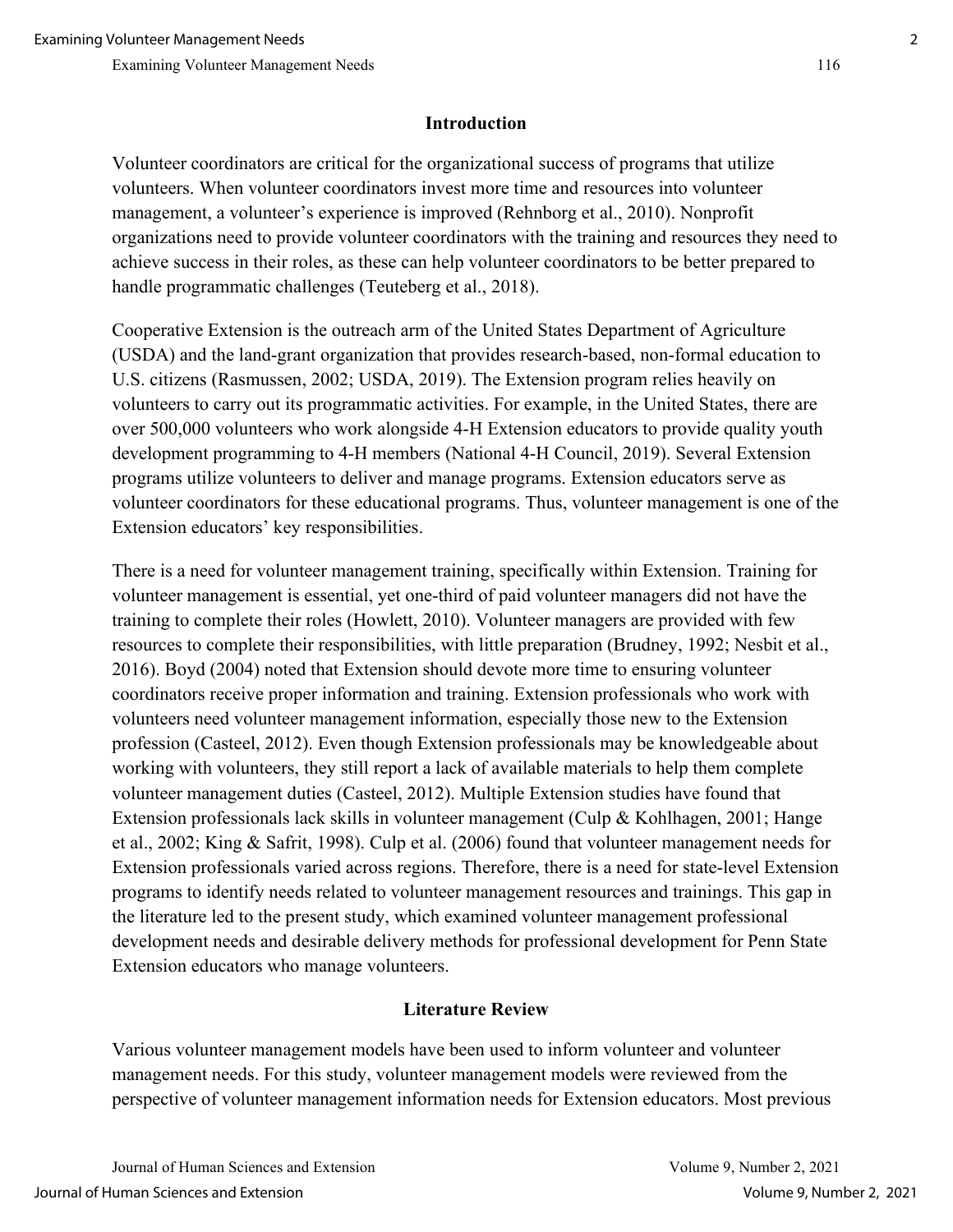4-H volunteer leader studies used volunteer management models as a foundation for their research. Several volunteer management models were developed during the last 50 years to guide and evaluate 4-H volunteer programs. Among those models that have been most cited in the Extension literature were ISOTURE (Dolan, 1969), L-O-O-P (Penrod, 1991), GEMS (Culp et al., 1998), P.E.P. (Safrit & Schmiesing, 2004), and the 4-H Volunteer Program Model (Arnold et al., 2009). A brief description of each of the models is provided in the following paragraphs. Other existing volunteer management models identified were the Volunteer Management Cycle model (Lawson & Lawson, 1986), the Volunteer Professional Model for Human Services Agencies and Counselors model (Lenihan & Jackson, 1984), the Bridge from Dreams to Reality model (Vineyard, 1980), Master Volunteer Life Cycle Model (Strauss & Rager, 2017).

### **Volunteer Management Models**

**ISOTURE Model.** The ISOTURE model was created to manage volunteers (Boyce, 1971). Each letter in the acronym represents a separate phase of the volunteer management process developed by Dolan (1969). "I" stands for identification, or looking for potential volunteers to involve in the program. "S" or selection involves the process of choosing volunteers. The "O" or orientation process includes orienting leaders to expectations of the organization, other staff, and the program. The "T" or training piece refers to aiding volunteer leaders in developing attitudes and skills to enhance their performance. "U" or utilization involves assigning volunteers to a role so they can contribute. "R" stands for Recognition, which involves showing appreciation for volunteers' efforts, either through extrinsic or intrinsic means. Finally, the "E" stands for Evaluation, which involves providing volunteers feedback, informally or formally.

Many previous studies were conducted to assess volunteer management needs in Extension programming based on the ISOTURE model (King & Safrit, 1998; Matthies, 2009; Rudd et al., 2002; Streiter & Powell, 2007). King and Safrit (1998) conducted a study to identify perceptions of and competencies related to the ISOTURE model within Extension work. They found that utilizing, supervising, and recognizing were the most important components of the ISOTURE model for 4-H extension educators working with volunteers in Ohio. 4-H educators rated identifying 4-H volunteer opportunities, recruiting, selecting, orienting, training, and evaluating as somewhat important. The authors concluded their study findings provide validation for applying the ISOTURE model to leadership development of 4-H Extension educators.

Matthies (2009) assessed and evaluated Texas county Extension educators' perceptions related to volunteer management based on the ISOTURE model. Matthies (2009) concluded that areas of training and evaluation components of the ISOTURE model should be of interest for AgriLife Extension's future trainings for educators working with volunteer management. Rudd et al. (2002) conducted a study to determine the professional competencies of individuals who manage Extension volunteers in Florida. Findings from their study revealed that Extension professionals felt they lacked skills in the following areas: motivation, recruitment, training, recognition, and evaluation. As a result, they created modules for the Extension professionals. These modules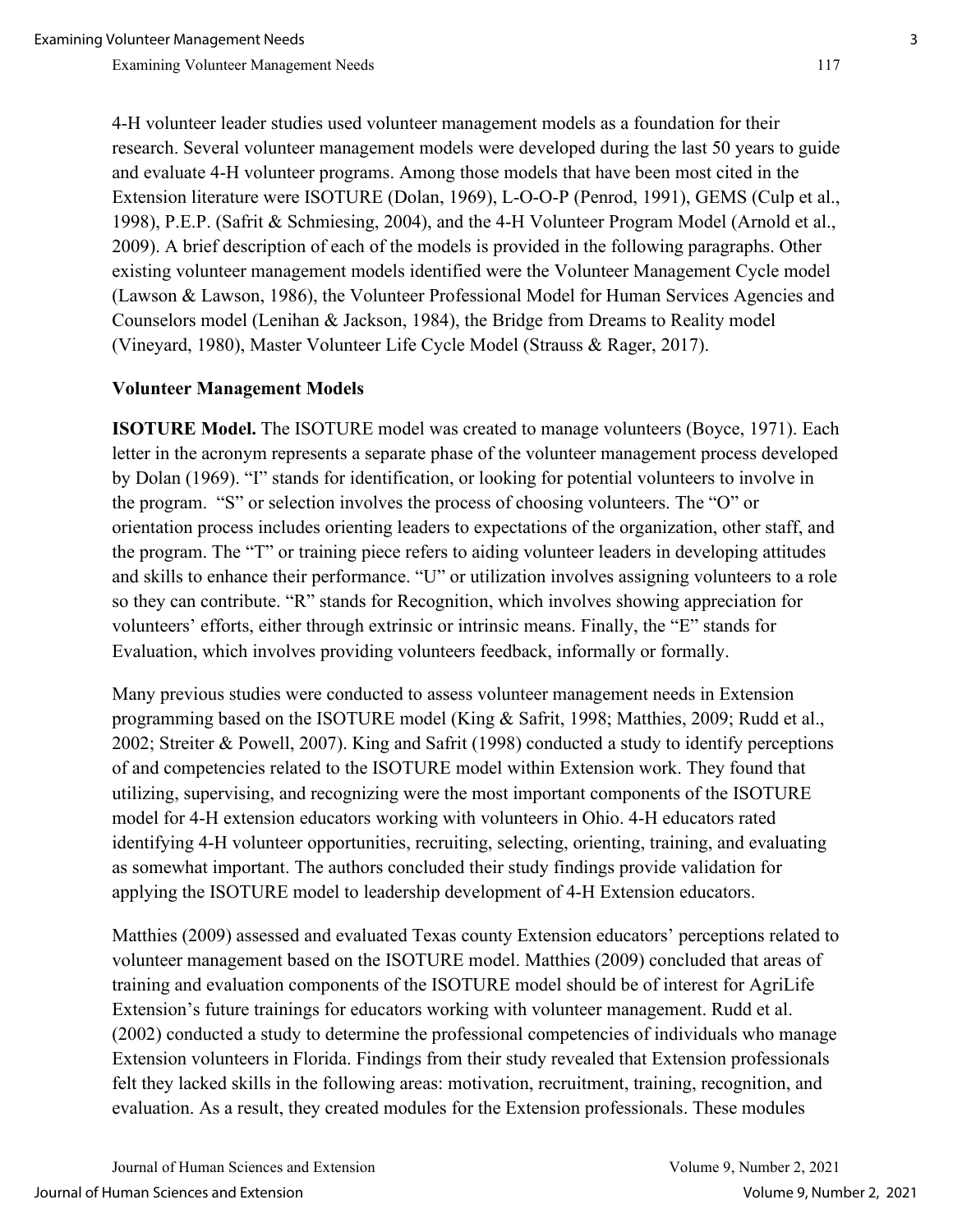were delivered via video presentations, PowerPoint slides, texts, supplemental readings, and exercises. Strieter and Powell (2007) evaluated New Jersey 4-H Extension educators' effectiveness within each of the components of the ISOTURE model and found challenges with the evaluation component of the model. Moreover, educators felt they lacked conflict management skills to handle issues that arose when evaluating volunteer performance.

**L-O-O-P Model.** Like the ISOTURE model, the L-O-O-P model utilizes an acronym (Penrod, 1991). The "L" in the L-O-O-P model stands for locating volunteers. The first "O" stands for orienting volunteers, again referring to orientating volunteers to expectations of the organization, other staff, and the program, highlighting the importance of both formally and informally helping volunteers adjust to the program. The second "O" stands for operating with volunteers, which involves educating and recognizing volunteers. Finally, the "P" stands for perpetuating the involvement of volunteers, ensuring they want to keep returning to the program. In 2010, Sutphin conducted an Extension volunteer management study and used the L-O-O-P model as a foundational part of the conceptual framework. Sutphin (2010) acknowledged that the L-O-O-P model recognized the importance of volunteer selection, orientation, training, recognition, and evaluation. Sutphin (2010) assessed volunteer screening practices by conducting a national study of Extension professionals and found that educators need more training for selecting screening tools for volunteers. The author recommended that each state conducts its own assessment to determine volunteer management training needs.

**GEMS Model.** The GEMS model was developed based on principles described in the ISOTURE and L-O-O-P models and drew from the 4-H Volunteer Leadership Development Program, the Volunteer Management Cycle, Volunteer Professional Model for Human Services Agencies and Counselors, and Bridge from Dreams to Reality models (Culp et al., 1998). The authors indicated that these articles lacked one or more of the necessary competencies for the constantly evolving field of volunteer management and thus created a new model.

The GEMS model has 18 phases and four distinct categories. The "G" in the GEMS model stands for generate, the first category, which includes needs assessments, position descriptions, and choosing and implementing volunteers. Educate, representing the "E" in the model, involves orienting, protecting, resourcing, and teaching. "M" stands for mobilize, which includes engaging, motivating, and supervising volunteers. Evaluation, recognition, retention, redirection, or disengagement are steps involved in "S" or sustain, which is the final component of the GEMS model.

Culp and Kohlhagen (2001) and Deppe and Kulp (2001) used the GEMS model to investigate volunteer management needs for Extension educators. Culp and Kohlhagen (2001) examined Kentucky 4-H educators' perceptions of their professional competence and frequency of use for volunteer management best practices. They used the GEMS model as a framework for instrument development. The authors found that 4-H Extension educators perceived they had the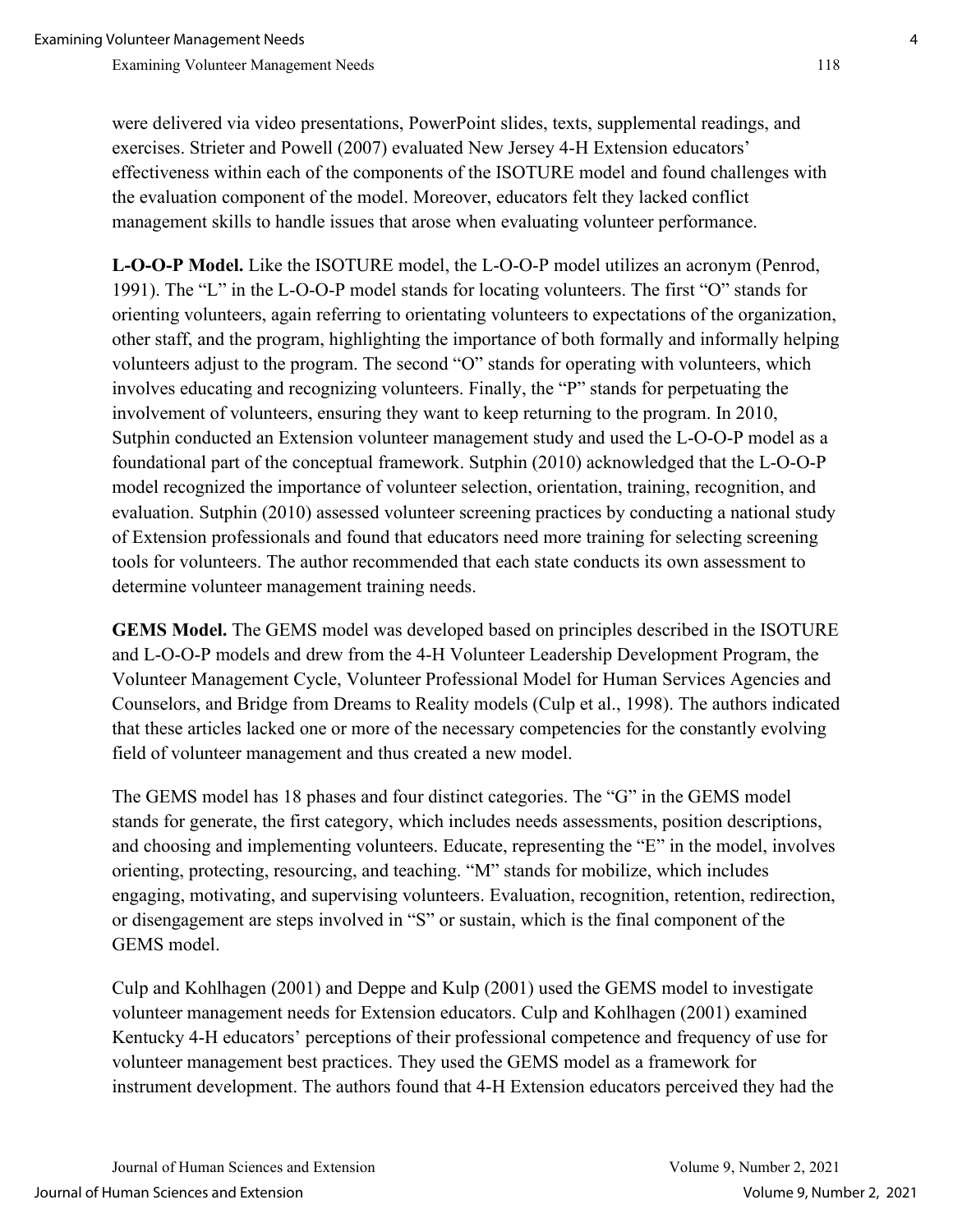highest needs in the following areas: providing resources, recognizing, supervising, recruiting, and engaging. Deppe and Kulp (2001) evaluated how frequently 4-H Extension educators in Ohio used the GEMS model and how important educators perceived the model to be. They found that there was little difference between the perceived levels of importance for all components in the model, and they concluded that the GEMS model overall provides a strong basis for Extension volunteer management programs. They identified the Sustain category as the training area with the biggest need.

**P.E.P. Model.** The P.E.P. model was developed by Safrit and Schmiesing (2004) and was based on principles identified by the L-O-O-P and GEMS models. Their study involved a literature review and the consultation of experts involved in volunteer administration. The "P" stands for personal Preparation, "E" for volunteer Engagement, and the other "P" for program Perpetuation. Each category included various subcategories. For example, Preparation includes Personal and Professional Development, Internal Consultant, and Program Planning. Engagement involves Recruitment, Selection, Orientation and Supervising, and Coaching and Supervision. Finally, Perpetuation involves Recognition and Evaluation and Impact and Accountability.

Two Extension studies (Lockett et al., 2010; Schmiesing & Safrit, 2007) cited the P.E.P. model as a guiding component in their conceptual framework. Schmiesing and Safrit (2007) conducted a national study with 4-H professionals to determine participants' perceived importance for and level of competence in volunteer management competencies. They assessed the three main categories of the model, with constructs under each: Personal Preparation (Personal and Professional Development, Serving as an Internal Consultant, Program Planning); Volunteer Engagement (Recruitment, Selection, Orientation and Training, Coaching and Supervision); and Program Perpetuation (Recognition, Program Evaluation, Impact, and Accountability). Participants rated all areas as important overall (*M >* 3.34) but did not rate their current competence as high as importance in each area  $(M < 2.71)$ , on a Likert-type scale where items rated 1 were "least important" and items rated 4 were "very important."

Previous research studies investigated volunteer administrators' competencies and assessed other factors that influence volunteers and volunteer program development. Lockett et al. (2010) conducted a Delphi study examining 15 Texas Master Gardener volunteer program coordinators' competencies. The needed skills mentioned most by the panel were having people skills, maintaining a positive attitude, possessing management skills, and being able to share Extension's purpose, mission, and goals. Wolford et al. (2001) determined that recognition is the most important need for master volunteers' motivation for service. Newberry and Israel (2018) investigated motivations for volunteers' participation in the Florida Master Naturalist program. The authors found that volunteers participate because they believed they could help the environment, explore, and socialize with others. Walker et al. (2017) assessed 98 Louisiana Master Horseman program graduates and found that volunteers' training positively affected graduates' horsemanship skills and their confidence and willingness related to teaching such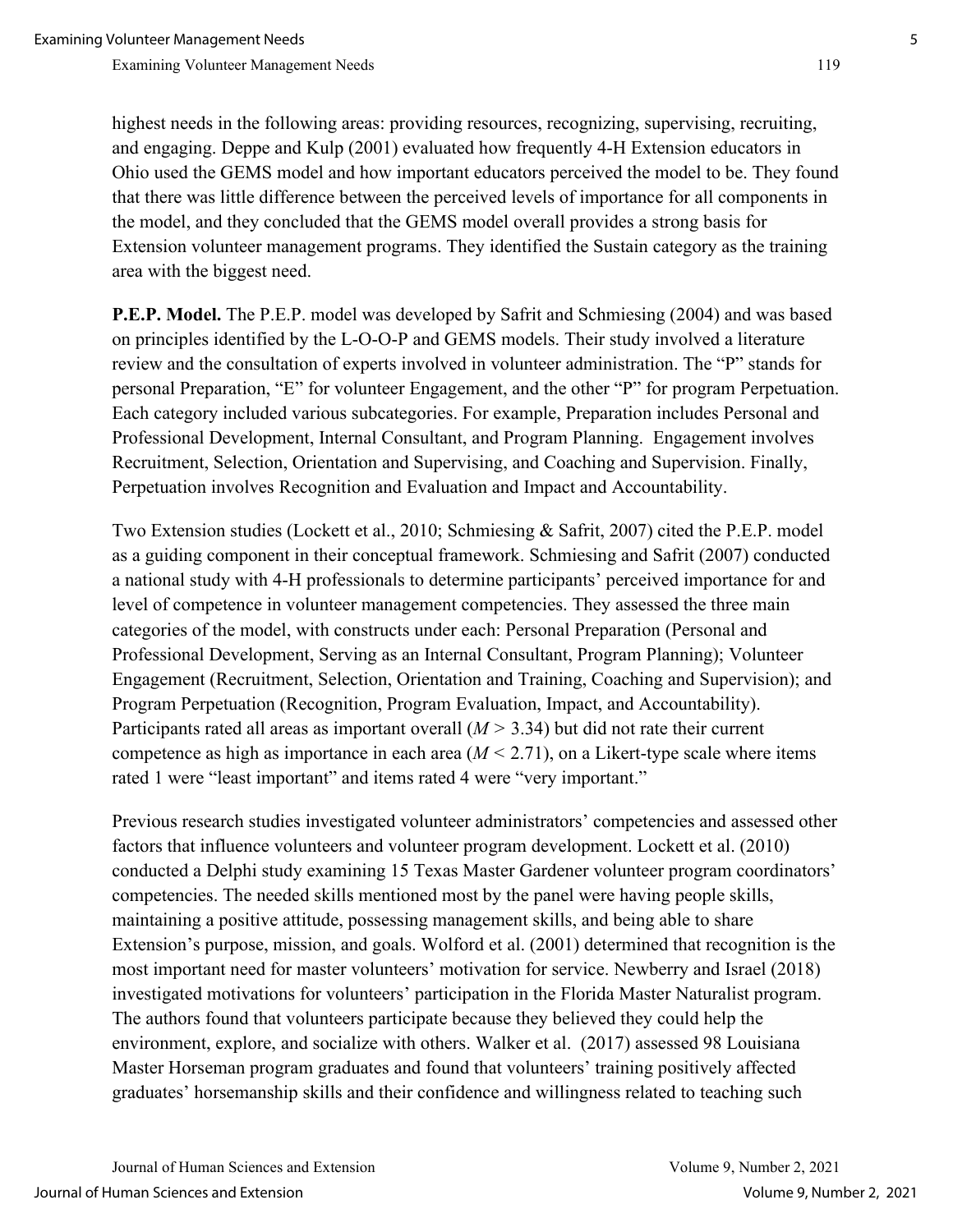skills. Their results also showed males and those 45 and older were more confident about teaching equine topics than their female and younger counterparts. In future iterations of the program, it was recommended that instructors use varied teaching methods to address the needs of and increase confidence among female and younger Master Horseman program participants.

Takle et al. (2017) assessed recruitment and retention efforts for Master Gardener volunteers. The authors indicated that "recruitment and retention of younger and/or more diverse participants would be beneficial to sustaining the program and maintaining long-term community connections" (p. 1). Allread and colleagues (2011) measured peer impacts of the Master Forest Owner volunteer program based on their expertise in natural resource management. The authors found that peer-to-peer master volunteer programs can positively impact master forest owners. The authors recommended Extension educators use peer-to-peer programs to empower volunteers. Larese-Casanova (2011) assessed and evaluated the Utah Master Naturalist program participants' experience with the program and found less experienced volunteers tend to learn more and have higher satisfaction with the program.

## **Delivery Method of Volunteer Resource Management Development**

Volunteer management models are an excellent tool for guiding and creating volunteer management needs assessment instruments. The above literature review discussed how volunteer management models can assist researchers when creating instruments to determine which volunteer training topics are most needed. However, it is also important that volunteer management content needs assessments determine relevant delivery formats for volunteer administrators.

Parker et al. (2011) suggested incorporating a variety of delivery methods that involve multiple senses and provide opportunities for interaction. Moreover, the authors recommended complementing education with printed materials to enhance the quality of education educational delivery strategies. In 2003, Radhakrishna et al. emphasized that Extension educators should consider various educational delivery methods to maximize program efficiency. The authors found that older landowners preferred traditional delivery systems such as newsletters, publications, and field tours; however, a positive correlation was found between technologydriven education and formal classes among landowners.

Bardon et al. (2007) wrote that the choice of delivery method in Extension might significantly affect program effectiveness. The authors emphasized that the availability of various delivery methods may influence clientele's preference to receive information and that this preference can be difficult to predict. Campbell et al. (2013) reported that the education program participants in one volunteer management education program demonstrated positive behavior change and increased self-efficacy using the distance lessons. The authors concluded that distance lessons were effective in content delivery. Rader and Gannon (2015) reported high satisfaction among participants with the Extension course quality delivered online.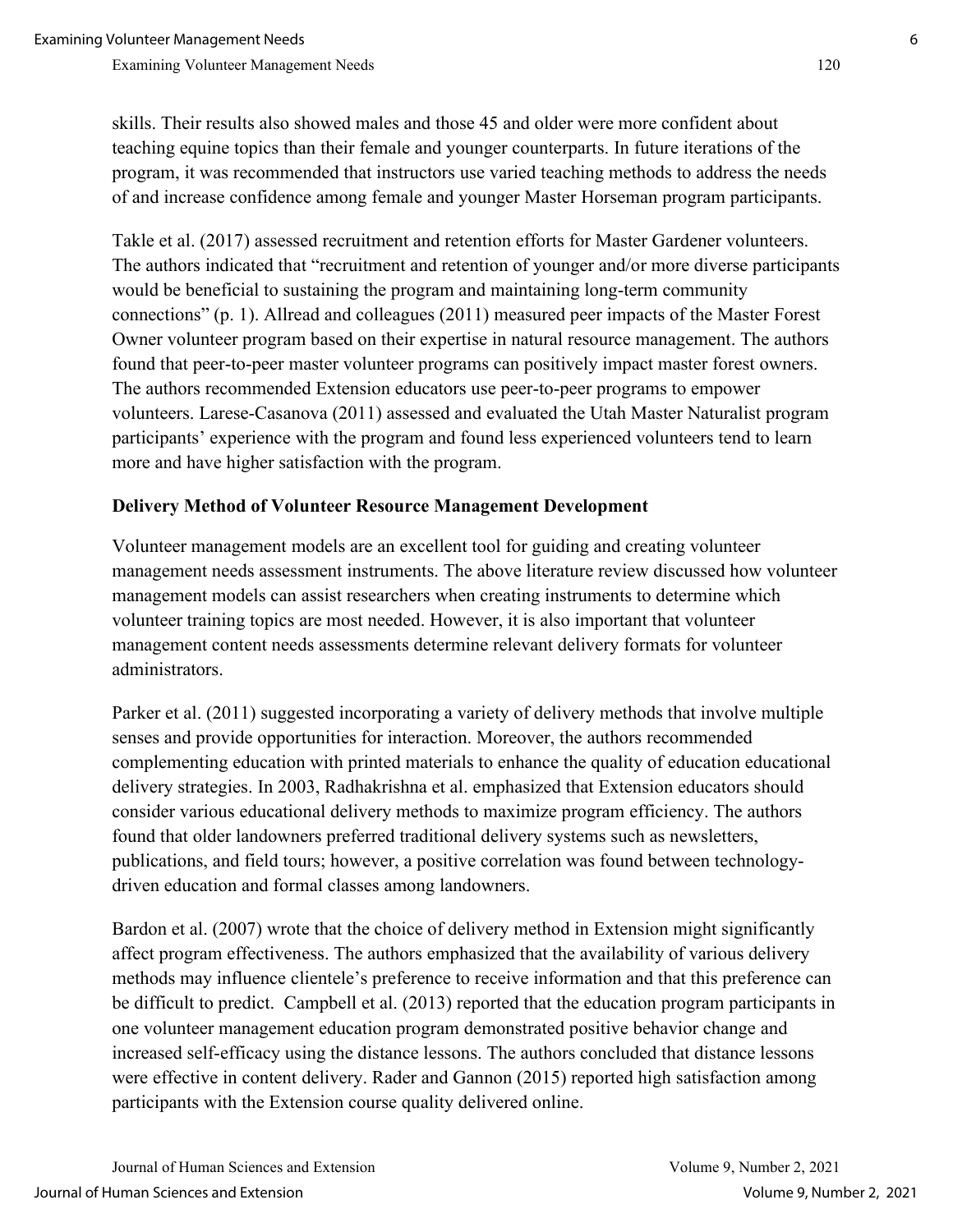Parker et al. (2011) concluded that Extension educators should consider incorporating different delivery methods because this approach allows trainers to use "multiple senses, provide opportunities for interaction, and complement education with printed materials for at-home reinforcement" (p. 1). McCann (2007) concluded that in an online Extension in-service training, participants did not necessarily prefer the distance learning method as much; however, they learned more online than face-to-face. In 2013, Cater et al. reported Extension faculty's preferences related to program delivery. The authors emphasized that face-to-face training has time and budget constraints. They confirmed that participants have increased interests related to cost and time when selecting an effective delivery mode of professional development, such as webinars, blogs, and Twitter feeds.

Lakai et al. (2012) reported that face-to-face small group workshops were among the most effective educational delivery methods of professional development. Some respondents indicated that online training, mentoring, and shadowing were effective. However, only a small percentage of respondents mentioned printed materials and electronic (CDs) as an effective education delivery method.

Training delivery method should be a key consideration when developing volunteer management trainings because it is essential for the success of any volunteer management system (Fox et al., 2009). Fox et al. (2009) reported that group training, email information, small support group, and videos were most preferable for volunteer management trainings. The modern volunteer administrator should identify the training that best fits the needs of volunteer administrators within their organization.

Using various teaching methods appropriate to volunteer management topics is vital for providing training on the multiple subtopics within volunteer management (Henderson, 2010). Brock and Herdon (2017) proposed that short videos may be a better training option for busy volunteer leaders, especially college students. Deslandes and Rogers (2008) recommended that volunteer trainings be separated by volunteers' levels of experience (i.e., entry level, developmental level, and mastery level). Further, volunteer training should involve mentoring for new volunteers, giving resources, and being easily accessible (Cuskelly et al., 2006). In-person volunteer training has been found to positively inform volunteer satisfaction and help foster community among volunteers (Costa et al., 2006).

Volunteers likely have some differences in preferred training delivery methods than volunteer administrators. In addition, national Extension leadership is concerned that Extension educators do not receive enough training to manage volunteers (Boyd, 2004). Therefore, preferred methods of content delivery for Extension educators who manage volunteers need to be examined.

Conklin et al. (2002) asked Extension employees whether face-to-face, mentoring, reading materials, study tours, self-led educational materials, conference calls, television, web-based training, CD-based training, chat rooms, or video trainings were most preferred. The authors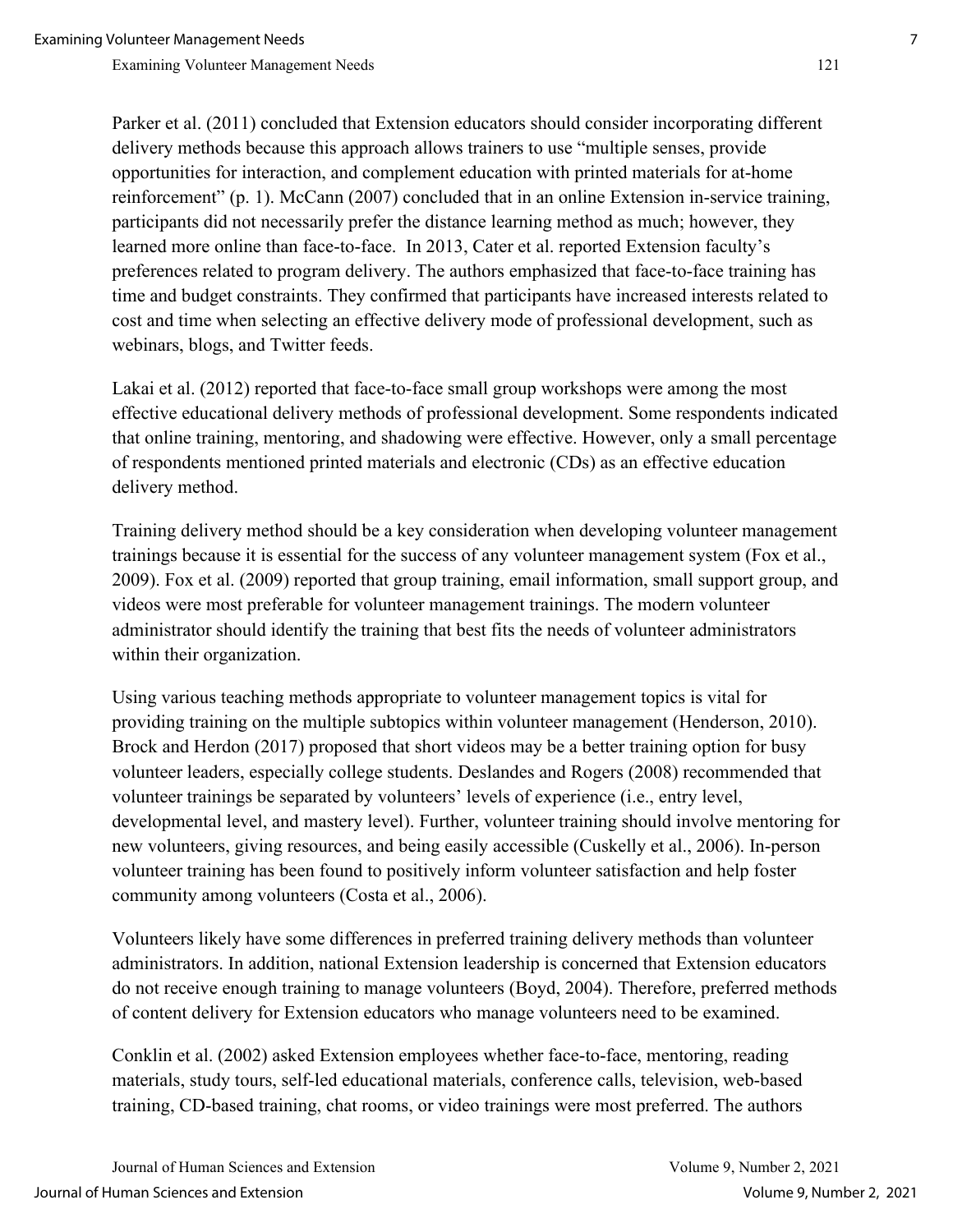found that face-to-face workshops, coaching and mentoring, and reading materials were the most desirable delivery methods for Extension educators and volunteer program coordinators. However, the authors noted that time and travel are barriers to face-to-face trainings, so other training methods should still be explored for Extension educators and volunteer coordinators.

Another study by Seevers et al. (2005) assessed 4-H educator's desirable delivery methods for volunteer management. They found that seminars/workshops, conferences, membership in professional organizations, and journal readership were the most preferred delivery methods. The authors asked how frequently Extension educators engaged in these activities and found that educators spent few hours engaging in training activities related to volunteer management.

There is a gap in the literature related to the relationship between volunteer management professional development topics needs and preferred educational delivery methods for volunteer management trainings. This study added an exploratory objective to describe these relationships.

Based on the review of literature, we have identified a need for Extension volunteer management training that is relevant in terms of geographic location, training content, and delivery method. Therefore, in this study, we assessed Penn State Extension educators' volunteer management needs in terms of both content and preferred program delivery methods.

## **Purpose and Research Objectives**

The purpose of this study was to investigate Penn State Extension educators' volunteer management needs and preferred professional development delivery methods. Additionally, this study explored the relationship between volunteer management needs and professional development delivery methods. The following three objectives guided the study:

- 1. Describe volunteer management professional development needs among Penn State Extension educators.
- 2. Describe the preferred delivery method for volunteer management professional development among Penn State Extension educators.
- 3. Determine the relationships between volunteer management needs and preferred professional development delivery method among Penn State Extension Educators.

## **Methods**

The target population for our study was Penn State Extension educators. The study's population consisted of 194 full-time Extension educators employed by Penn State Extension; all were invited to participate. We used a census approach and followed Dillman et al.'s (2014) online data collection technique. The acting director of Penn State Extension sent a pre-notification email to Extension educators and asked them to participate in this study. We sent a second prenotification email and four email reminders. We collected data in April 2019. After removing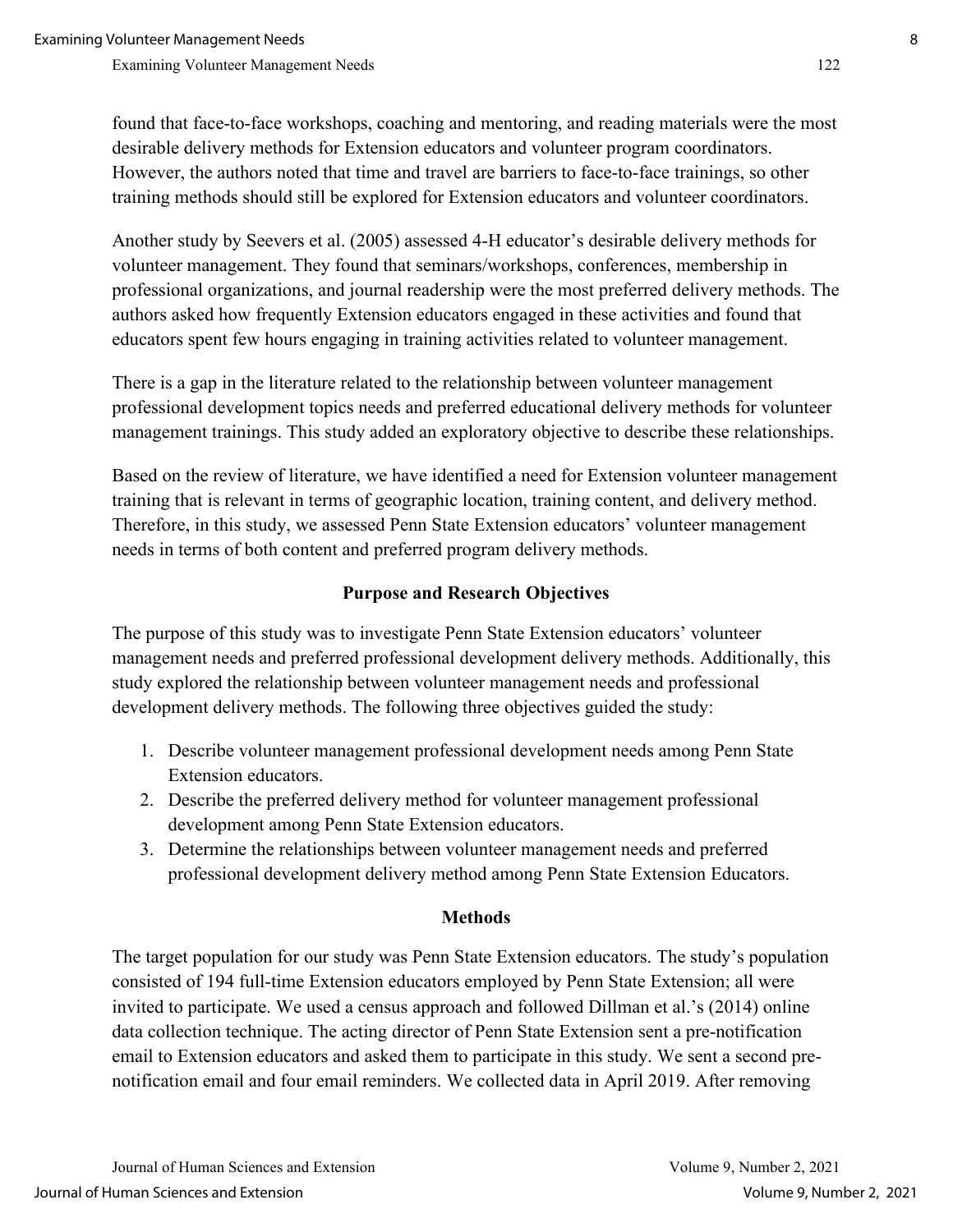responses with missing data, the final data set included responses from 92 Extension educators, providing a response rate of 47.4%.

This is a descriptive-exploratory study. We used an online questionnaire to explore Extension educators' volunteer management needs, preferred delivery methods, and the relationship between volunteer management needs and preferred delivery methods.

We developed the Volunteer Management Content Area Needs scale using existing literature related to the volunteer management models: ISOTURE model (Boyce, 1971), L-O-O-P model (Penrod, 1991), GEMS model (Culp et al., 1998), P.E.P. model (Safrit & Schmiesing, 2004), the 4-H Volunteer Program Model (Arnold et al., 2009), and our observations of Penn State Extension volunteer management practices. We asked participants to rate their level of priority for volunteer management professional development topics, using a Likert-type scale, where  $1 =$ *not at all preferred*, 2 = *not preferred*, 3 = *neutral*, 4 = *preferred*, and 5 = *very preferred*.

We developed a Professional Development Delivery Method scale using existing literature related to the identification of educational delivery methods, in-service training through distance education, education delivery strategies, online and social platforms for professional developments, preferred training delivery modes, program type categories, and delivery methods for volunteer management development (Cater et al., 2013; Conklin et al., 2002; Inwood et al., 2019; Fox et al., 2009; Kelsey & Mincemoyer, 2001; Lakai et al., 2012; Parker et al., 2011).

Thorn et al. (2017) estimated the overall reliability of three delivery methods by grouping 13 delivery methods into three categories: traditional, written, and media publications (newsletters/bulletins/fact sheets, peer-reviewed publications, videos, and radio programs), electronic dissemination (websites, online decision support tools, webinars, and social media), and face-to-face meetings (field tours, workshops, meetings, short courses, and formal classes). The reliability estimates for three categories of delivery methods varied from .61 to .75. We extended Thorn et al.'s (2017) approach, and based on a literature review of the definition of delivery method and its effectiveness, we grouped 13 delivery methods into four categories: face-to-face outreach (one-time in-service training, series of workshops – Cronbach's  $\alpha = 0.58$ ), publications (factsheets, curricular, newsletter, bulletins – Cronbach's  $\alpha = 0.73$ ), online education outreach (webinars, online courses – Cronbach's  $\alpha = 0.73$ ), and web-based content (education vides, websites, e-newsletter, social media page, blogs – Cronbach's  $\alpha$  = 0.76). We asked participants to indicate their most preferred formats for delivery of professional development using a five-point Likert scale, where 1 = *not at all preferred*, 2 = *not preferred*, 3 = *neutral*, 4 = *preferred*, 5 = *very preferred*.

We also included five demographic questions. A panel of six Extension educators, Extension administrators, a graduate student in Extension education, and academic faculty members with expertise in survey methodology reviewed the instrument for face and content validity. The panel of experts determined that the instrument was sufficiently valid. To determine the reliability of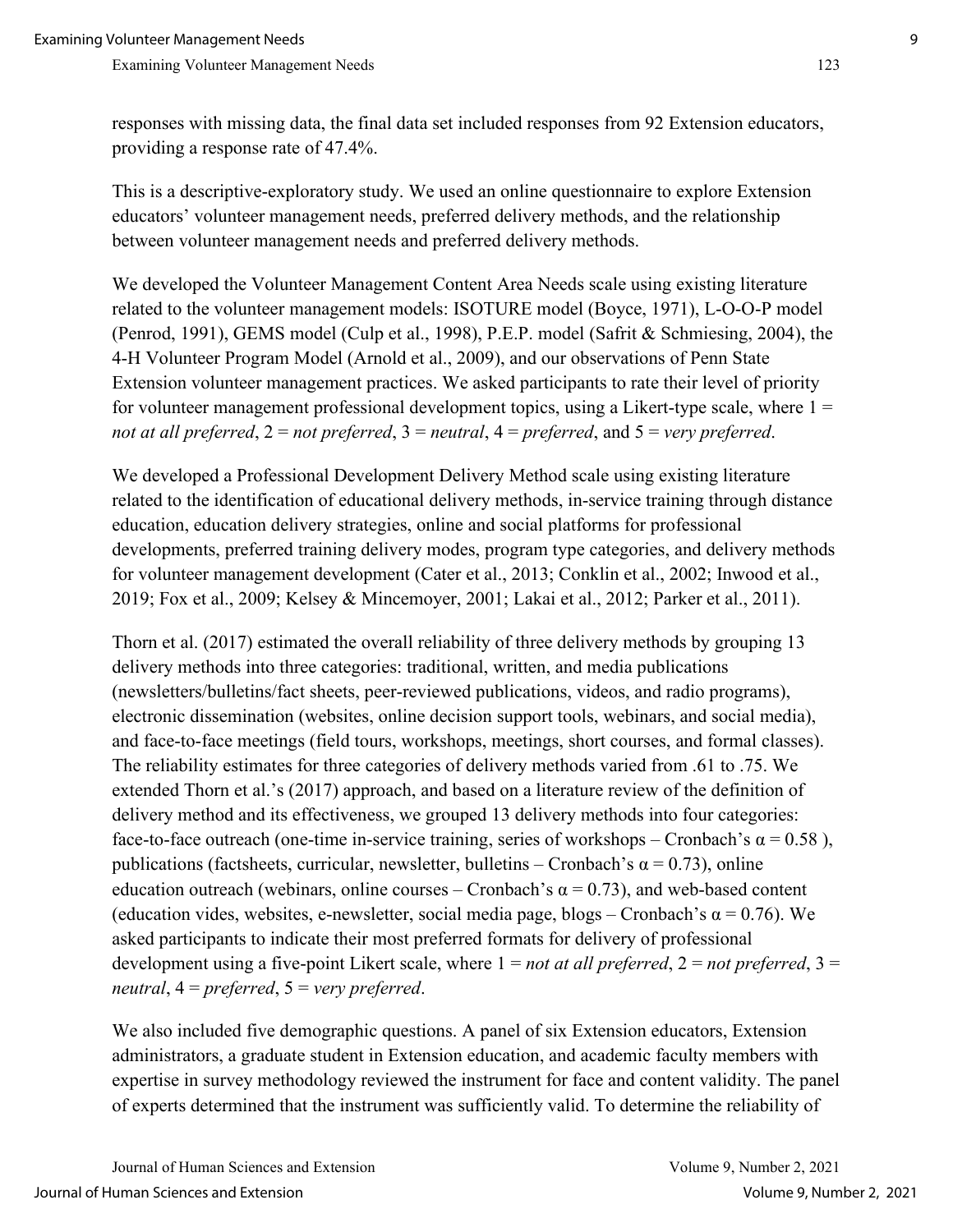the instrument, a pilot test was conducted. For the pilot study, we selected 35 Penn State Extension professionals who were managing volunteer efforts in the organization. The response rate for the individuals completing the pilot study was 63% (*n* = 22). The reliability coefficient of the overall volunteer management professional development needs scale was .877. Early and late respondents were compared to assess nonresponse error using the procedures suggested by Miller and Smith (1983). The first 30 respondents were assigned as the early phase respondent group, and the last 30 respondents were identified as the late phase respondent group. The early and late phases of responders were determined based on the day and time their questionnaire was returned. An independent *t*-test was performed to determine if the group mean for total scores on the four measured constructs differed between the two groups (early and late). The results of the independent samples *t-*test (alpha level of .05, two-tailed) for equality of means on scale scores of constructs between early and late is presented in Table 1. No statistically significant differences were found between early and late respondents, and as such, the results were generalizable to the study population.

Caution is advised in interpreting the study findings since the study participants are not a random sample. The findings of this study will only apply to those who participated, and as such, cannot be generalized to the entire population of volunteer leaders in the state of Pennsylvania.

*Table 1. Independent Samples t-test for Equality of Means on Scale Scores of Construct between Early and Late Respondents* 

|                                 | <b>Early Respondents</b><br>$(n = 30)$ |    | <b>Late Respondents</b><br>$(n = 30)$ |  |         |  |
|---------------------------------|----------------------------------------|----|---------------------------------------|--|---------|--|
| <b>Scale</b>                    |                                        |    |                                       |  |         |  |
| Mean volunteer management needs |                                        | 70 |                                       |  | $-1974$ |  |

**Data Analysis.** We used SPSS® version 26 to conduct data analysis for the study. Independent variables and the dependent variable, overall volunteer management needs, were treated as continuous data. Descriptive statistics were utilized to describe the first and second research objectives. For research objective three, we used the Pearson correlation coefficient to measure associations between overall volunteer management professional development needs and professional development delivery methods. Davis' Conventions (1971) were used to describe the magnitude of relationships (see Table 2).

*Table 2. Describing the Magnitude of Correlations Based on Davis' (1971) Conventions* 

| <b>Magnitude of Correlation Coefficient</b> | <b>Description</b>      |
|---------------------------------------------|-------------------------|
| 1.00                                        | Perfect association     |
| $0.70$ or higher                            | Very strong association |
| $0.50 \text{ to } 0.69$                     | Substantial association |
| $0.30 \text{ to } 0.49$                     | Moderate association    |
| $0.10 \text{ to } 0.29$                     | Low association         |
| .01 to $0.09$                               | Negligible association  |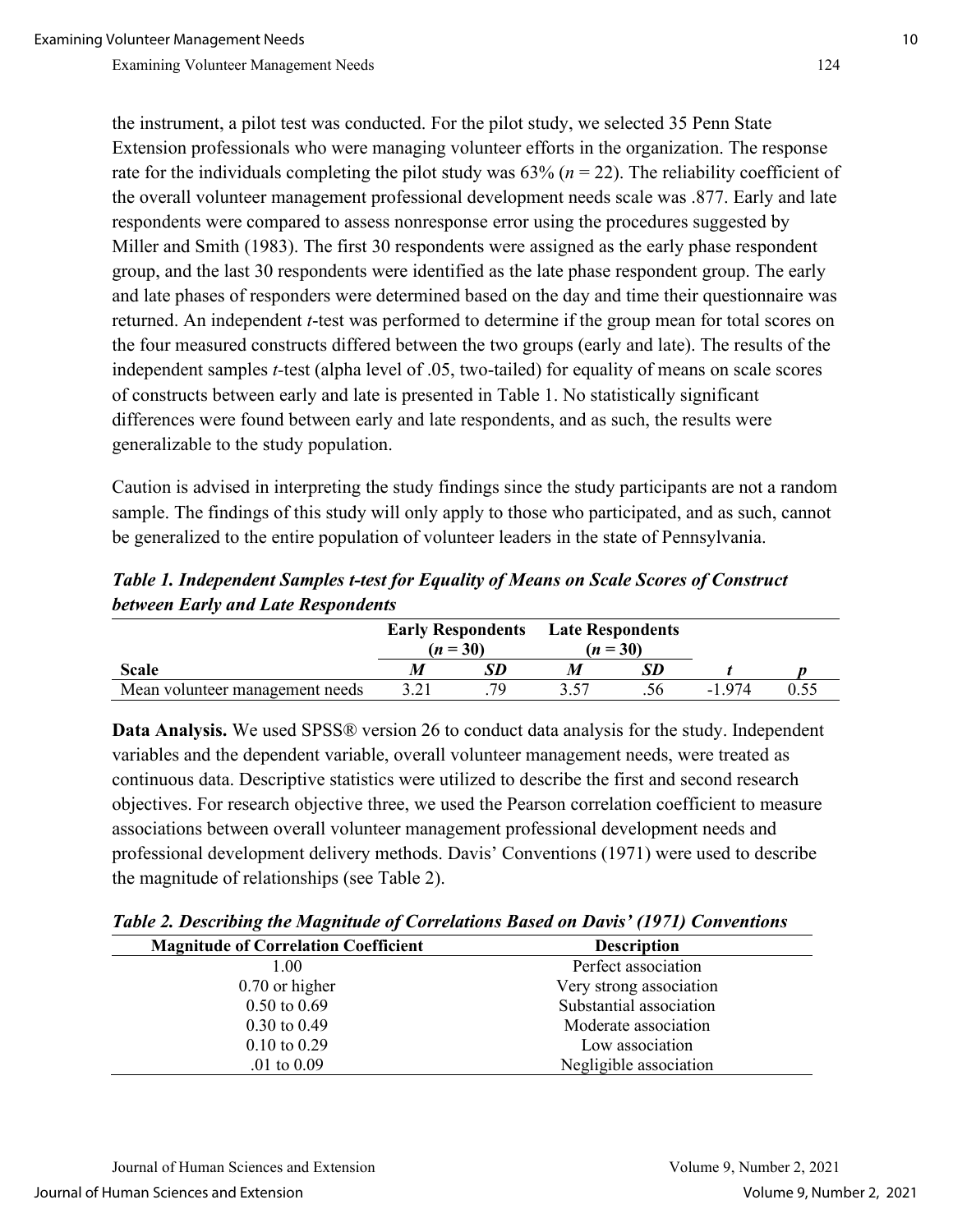# **Findings**

The study participants were Penn State Extension educators. The final data set included responses from 92 educators. The descriptive statistics for the demographic variables are presented in Table 3. Most participants were women (75.6%), and 61.4% were 25 to 54 years old. On average, educators had 12.26 years of experience working with volunteers. A majority (46.6%) were 4-H youth development educators.

| <b>Items</b>                                           | n  | %    | $\boldsymbol{M}$ | <b>SD</b> |
|--------------------------------------------------------|----|------|------------------|-----------|
| Age                                                    |    |      |                  |           |
| $<$ 25                                                 | 1  | 1.1  |                  |           |
| $25 - 34$                                              | 18 | 20.5 |                  |           |
| 35-44                                                  | 23 | 26.1 |                  |           |
| 45-54                                                  | 13 | 14.8 |                  |           |
| 55 and over                                            | 33 | 37.5 |                  |           |
| Gender                                                 |    |      |                  |           |
| Female                                                 | 65 | 75.6 |                  |           |
| Male                                                   | 21 | 24.4 |                  |           |
| Tenure within organization                             |    |      | 12.26            | 9.98      |
| Experience working with volunteers within organization |    |      | 12.24            | 10.04     |
| Extension program area                                 |    |      |                  |           |
| Agronomy and natural resources                         | 8  | 9.1  |                  |           |
| 4-H youth development                                  | 41 | 46.6 |                  |           |
| Animal system                                          | 3  | 3.2  |                  |           |
| Energy, entrepreneurship, and community development    | 9  | 10.2 |                  |           |
| Food, family, and health                               | 9  | 10.2 |                  |           |
| Food safety and quality                                | 4  | 4.5  |                  |           |
| Horticulture                                           | 14 | 15.9 |                  |           |

*Table 3. Summary of Demographic Variables of Extension Educators* 

The first research objective was to describe the volunteer management professional development needs among Penn State Extension educators (see Table 4). The top five very preferred and preferable professional development needs were communication with volunteers (73.9%), volunteer motivation (68.2%), training volunteers (67.4%), risk management (64.4%) and volunteer coaching (58.8%). Higher mean scores indicate a greater need for volunteer management professional development content areas. The survey items with the highest mean values were (a) communicating with volunteers ( $M = 3.99$ ;  $SD = .96$ ), (b) motivating volunteers  $(M = 3.85; SD = .96)$ , (c) training  $(M = 3.79; SD = 1.08)$ , (d) risk management  $(M = 3.78; SD =$ 1.08), and (e) coaching  $(M = 3.68; SD = 1.05)$ . The top three less preferred professional development were the following: writing position descriptions (29%), identification (36.7%), and selection (39.5). This was confirmed by the survey items, which had the lowest mean values: (a) writing position descriptions ( $M = 2.91$ ;  $SD = 1.09$ ), (b) identification ( $M = 3.22$ ;  $SD = 1.10$ ), and (c) selection  $(M = 3.23; SD = 1.12)$ .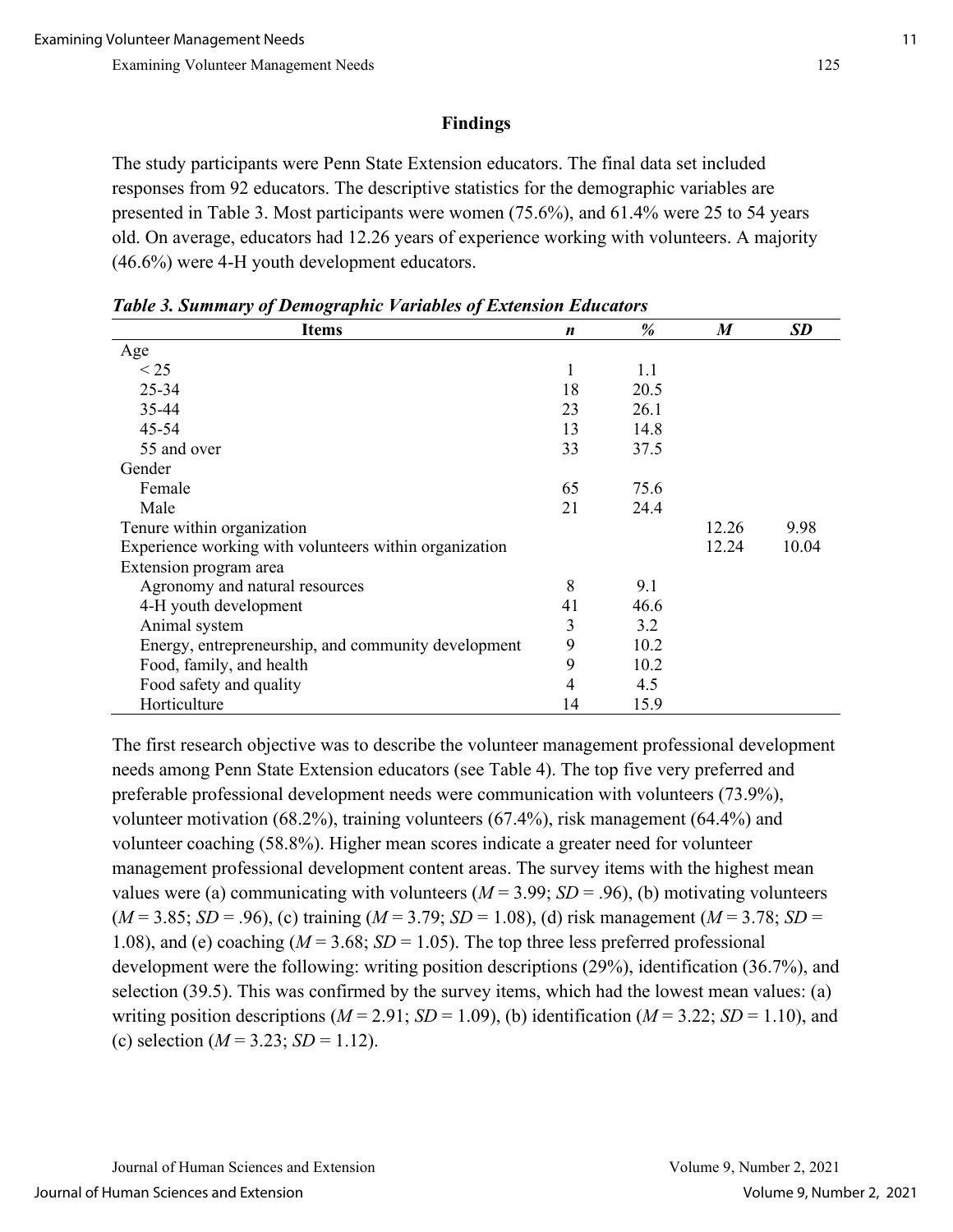|                                  | Not at all | <b>Not</b> |                |           | <b>Very</b> |
|----------------------------------|------------|------------|----------------|-----------|-------------|
|                                  | Preferred  | Preferred  | <b>Neutral</b> | Preferred | Preferred   |
| <b>Items</b>                     | $N(\%)$    | $N(\%)$    | $N(\%)$        | $N(\%)$   | $N(\%)$     |
| Communication                    | 1(1.4)     | 5(6.8)     | 13(17.8)       | 29(39.7)  | 25(34.2)    |
| Motivation                       | 2(2.3)     | 5(5.7)     | 21(23.9)       | 36(40.9)  | 24(27.3)    |
| Training                         | 3(3.5)     | 9(10.5)    | 16(18.6)       | 34(39.5)  | 24 (27.9)   |
| Risk management                  | 3(3.4)     | 8(9.2)     | 20(23.0)       | 30(34.5)  | 26(29.9)    |
| Coaching                         | 2(2.3)     | 10(11.5)   | 24(27.6)       | 29(33.3)  | 22(25.3)    |
| Orientation                      | 1(1.1)     | 9(10.2)    | 28 (31.8)      | 32(36.4)  | 18(20.5)    |
| Recognition                      | 4(4.6)     | 11(12.6)   | 22(25.3)       | 29(33.3)  | 21(21.1)    |
| Marketing skills                 | 3(3.4)     | 7(8.0)     | 33 (37.9)      | 29(33.3)  | 15 (17.2)   |
| Utilization                      | 3(3.4)     | 9(10.3)    | 31(35.6)       | 33 (37.9) | 11(12.6)    |
| Ethics & ethical decision-making | 3(3.5)     | 16(18.6)   | 23(26.7)       | 30(34.9)  | 14 (16.3)   |
| Supervision                      | 2(2.3)     | 13(15.1)   | 31(36.0)       | 29(33.7)  | 11(12.8)    |
| Evaluation                       | 3(3.4)     | 9(10.3)    | 39(44.8)       | 24(27.6)  | 12(13.8)    |
| Selection                        | 6(7.0)     | 15(17.4)   | 31(36.0)       | 21(24.4)  | 13(15.1)    |
| Needs assessments                | 8(9)       | 11(12.4)   | 33(37.1)       | 19(21.3)  | 18(20.2)    |
| Identification                   | 6(6.9)     | 14(16.1)   | 35(40.2)       | 19(21.8)  | 13(14.9)    |
| Writing position descriptions    | 8(9.3)     | 24 (27.9)  | 29(33.7)       | 18 (20.9) | 7(8.1)      |

*Table 4. Volunteer Management Content Area Needs* 

The second research objective was to describe preferred delivery methods for volunteer management professional development among Penn State Extension educators (see Table 5). The top three preferred professional development delivery methods were webinars (70.8%), one-time in-service face-to-face training (64.1%), and factsheets (62.9%). The mean scores also confirm the level of preferred delivery method. Higher mean scores indicate higher preferability for volunteer management training delivery methods. The survey items with the highest mean values were webinars ( $M = 3.94$ ;  $SD = .75$ ), one-time in-service trainings ( $M = 3.70$ ;  $SD = .81$ ), and factsheets ( $M = 3.69$ ;  $SD = .85$ ). The three less preferable and very preferable delivery methods were the following: blogs (35.3%), social media page (26.1%), and bulletins (18.2%). The mean scores also confirm the level of preferred delivery method. The survey items scoring the lowest mean values were blogs ( $M = 2.79$ ;  $SD = .89$ ), social media page ( $M = 3.00$ ;  $SD = .88$ ), and bulletins  $(M = 3.02; SD = .72)$ .

| <b>Table 5. Professional Development Delivery Method</b> |  |  |    |  |  |
|----------------------------------------------------------|--|--|----|--|--|
|                                                          |  |  | -- |  |  |

|                                  | Not at all       | <b>Not</b>       |                |                  | <b>Very</b>      |
|----------------------------------|------------------|------------------|----------------|------------------|------------------|
|                                  | <b>Preferred</b> | <b>Preferred</b> | <b>Neutral</b> | <b>Preferred</b> | <b>Preferred</b> |
| <b>Items</b>                     | $N(\%)$          | $N(\%)$          | $N(\%)$        | $N(\%)$          | $N(\%)$          |
| Face-to-face Training            |                  |                  |                |                  |                  |
| One-time in-service trainings    | 2(2.2)           | 2(2.2)           | 28(31.5)       | 45(50.6)         | 12(13.5)         |
| Series of workshops              | 2(2.3)           | 7(8.0)           | 27(30.7)       | 39(44.3)         | 13(14.8)         |
| Publications / Published Content |                  |                  |                |                  |                  |
| Factsheets                       | 1(1.1)           | 6(6.7)           | 26(29.2)       | 42(47.2)         | 14(15.7)         |
| Curricula                        | 2(2.2)           | 7(7.9)           | 37(41.6)       | 37(41.6)         | 6(6.7)           |
| Newsletters                      | 4(4.5)           | 17(19.3)         | 31(35.2)       | 29(33.0)         | 7(8.0)           |
| <b>Bulletins</b>                 | 3(3.4)           | 13 (14.8)        | 51 (58.0)      | 21(23.9)         | 0(0)             |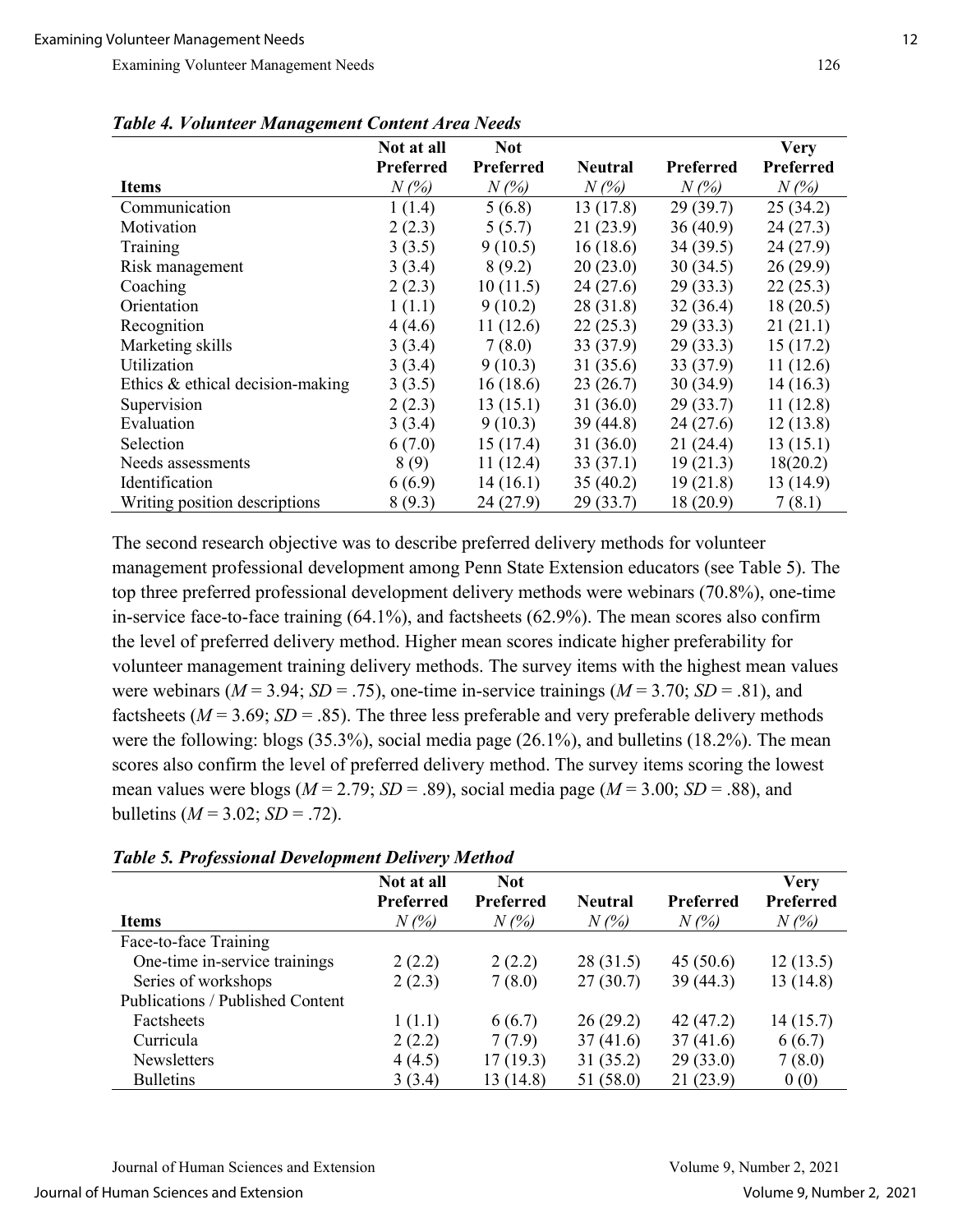|                                  | Not at all                  | <b>Not</b>                  |                           |                             | Very                 |
|----------------------------------|-----------------------------|-----------------------------|---------------------------|-----------------------------|----------------------|
| <b>Items</b>                     | <b>Preferred</b><br>$N(\%)$ | <b>Preferred</b><br>$N(\%)$ | <b>Neutral</b><br>$N(\%)$ | <b>Preferred</b><br>$N(\%)$ | Preferred<br>$N(\%)$ |
| <b>Online Education Sessions</b> |                             |                             |                           |                             |                      |
| <b>Webinars</b>                  | 1(1.1)                      | 2(2.2)                      | 15(16.9)                  | 53 (59.6)                   | 18 (20.2)            |
| Online courses                   | 5(5.7)                      | 8(9.1)                      | 25(28.4)                  | 35(39.8)                    | 15(17.0)             |
| Web-based Content                |                             |                             |                           |                             |                      |
| <b>Educational</b> videos        | 4(4.5)                      | 5(5.7)                      | 30(34.1)                  | 40(45.5)                    | 9(10.2)              |
| Websites                         | 4(4.5)                      | 8(9.1)                      | 32(36.4)                  | 37(42.0)                    | 7(8.0)               |
| E-newsletters                    | 3(3.4)                      | 15(17.0)                    | 31(35.2)                  | 32(36.4)                    | 7(8.0)               |
| Social media page                | 4(4.5)                      | 19(21.6)                    | 41 (46.6)                 | 21(23.9)                    | 3(3.4)               |
| <b>Blogs</b>                     | 7(8.0)                      | 24 (27.3)                   | 40(45.5)                  | 15(17.0)                    | 2(2.3)               |

The third research objective was to determine the relationships between volunteer management needs and preferable professional development delivery methods. For analysis, we grouped 13 professional development delivery methods into four variables: face-to-face trainings, published content, online educational sessions, and web-based content (Table 6).

|                                    |                  |                  | Online           |           |
|------------------------------------|------------------|------------------|------------------|-----------|
|                                    | Face-to-face     | <b>Published</b> | <b>Education</b> | Web-based |
| <b>Items</b>                       | <b>Trainings</b> | Content          | <b>Sessions</b>  | Content   |
| Needs assessments                  | $.278**$         | .121             | .159             | .175      |
| Writing position descriptions      | .205             | $.265*$          | .105             | .103      |
| Marketing skills                   | .158             | .121             | $.343**$         | $.294**$  |
| Selection                          | .186             | $.244*$          | .112             | .159      |
| Utilization                        | $.220*$          | .158             | .005             | $.214*$   |
| Ethics $&$ ethical decision-making | $.332**$         | $.305**$         | .046             | $-.095$   |
| Motivation                         | $.380**$         | .013             | .191             | .074      |
| Coaching                           | $.355**$         | .205             | .162             | .228      |
| <b>Risk Management</b>             | $.277**$         | $.465**$         | .067             | .054      |
| Communication                      | $.296*$          | .109             | .091             | .095      |
| Identification                     | .103             | .166             | $-.087$          | .078      |
| Evaluation                         | .102             | .157             | .104             | .137      |
| Orientation                        | .172             | .150             | .011             | .030      |
| Training                           | .189             | .160             | .061             | .163      |
| Recognition                        | .166             | .074             | .007             | .092      |
| Supervision                        | .148             | .208             | $-.135$          | .118      |

*Table 6. Correlation Between Volunteer Management Content Area Needs and Professional Development Delivery Method*

*Note.* \*\*Correlation is significant at the .01 level (2-tailed); \*Correlation is significant at the .05 level (2 tailed).

The point-biserial correlation coefficient showed a significant, positive moderate association between face-to-face trainings and motivation topic needs ( $r = .380$ ,  $p = .001$ ), teaching ethics and ethical decision-making topic needs ( $r = .332$ ,  $p = .002$ ), and coaching topic needs ( $r = .355$ ,  $p = .001$ ). A significant positive moderate association were found between published content and teaching ethics and ethical decision-making topic ( $r = .305$ ,  $p = .004$ ), and risk management topic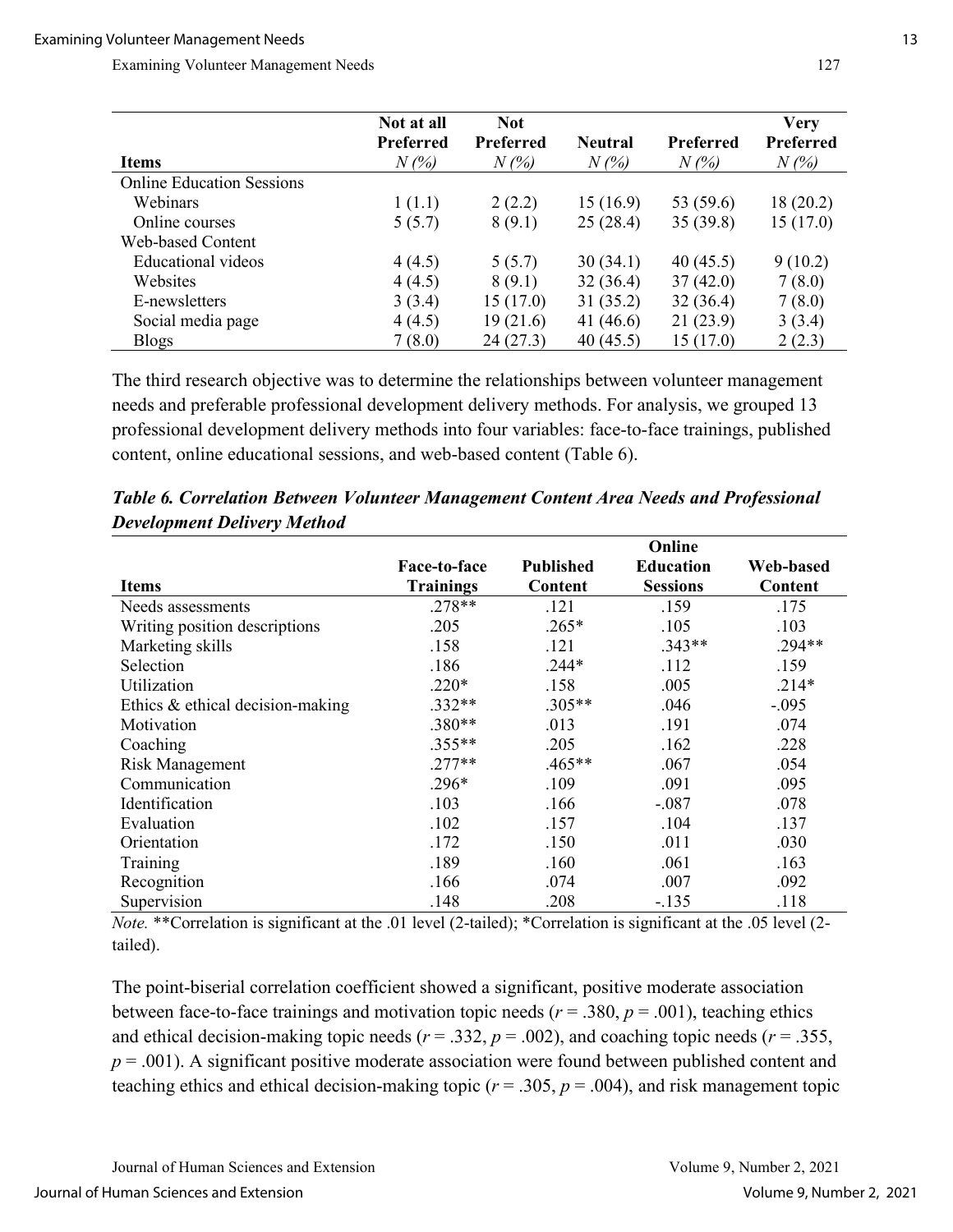$(r = .465, p = .003)$ . A positive moderate association was found between online education sessions and marketing skills development needs (*r* = .343, *p* = .007).

Significant positive low associations were found between face-to-face trainings and needs assessment topic ( $r = .278$ ,  $p = .008$ ), utilization topic ( $r = .343$ ,  $p = .041$ ), risk management topic  $(r = .277, p = .009)$ , and communication with volunteers topic  $(r = .296 p = .011)$ ; between published content and writing position description topic ( $r = .265$ ,  $p = .014$ ), selection topic ( $r =$ .244,  $p = .024$ ); and between web-based content delivery and marketing skills development topic  $(r = .294, p = .006)$  and volunteer utilization  $(r = .214, p = .046)$ .

#### **Discussion**

Extension volunteers, if utilized strategically, can be an invaluable resource to help Penn State Extension facilitate programs to achieve its organizational mission. Extension educators' capacity to manage volunteers is essential. Extension educators must know how to recruit, train, motivate, and recognize community volunteers. The available information to Penn State Extension educators in volunteer resource management is insufficient. Therefore, this study investigated the volunteer management content area needs and professional development delivery method for Penn State Extension educators to help Extension more effectively achieve its mission.

Our findings aligned with previous volunteer management studies. We found that communication, motivation, training, and risk management were the highest areas of concern for Penn State Extension Educators. Other studies on Extension volunteer programs also found volunteer motivation as an area of attention needed for volunteer management (Newberry & Israel, 2018; Wolford et al., 2001). We found that writing position descriptions, identification, and selection were the lowest areas of concern. Arnold et al. (2009) also identified a need for training and support for volunteers. Walker et al. (2017) and Larese-Casanova (2011) also recommended that volunteer managers should consider adjusting trainings for volunteers as needed. Matthies' (2009) findings contradict our findings, as identification and selection were rated as high areas of concerns; however, this may be due to regional differences regarding volunteer management needs (Culp et al., 2006). Rudd et al.'s (2002) findings align with ours for motivation and training, but they also identified recruitment, recognition, and evaluation as areas of high concern. Again, this might be attributed to volunteer management need differences that can occur across regions (Culp et al., 2006). Aligning with our identified need of communication, a study of Extension educators in the New Jersey 4-H program showed that volunteers need conflict management training (Strieter & Powell, 2007). Wolford et al. (2001) and Culp (2001) found that changes in approaches communication and feedback with volunteers could strengthen master volunteer programs. Culp and Kohlhagen (2001) and Culp (2013) also identified risk management as a necessity for Extension volunteer managers. Stillwell et al. (2010), Culp and Schwartz (1999), and Kish et al. (2014) also identified a need to enhance volunteer motivation in the context of volunteer management.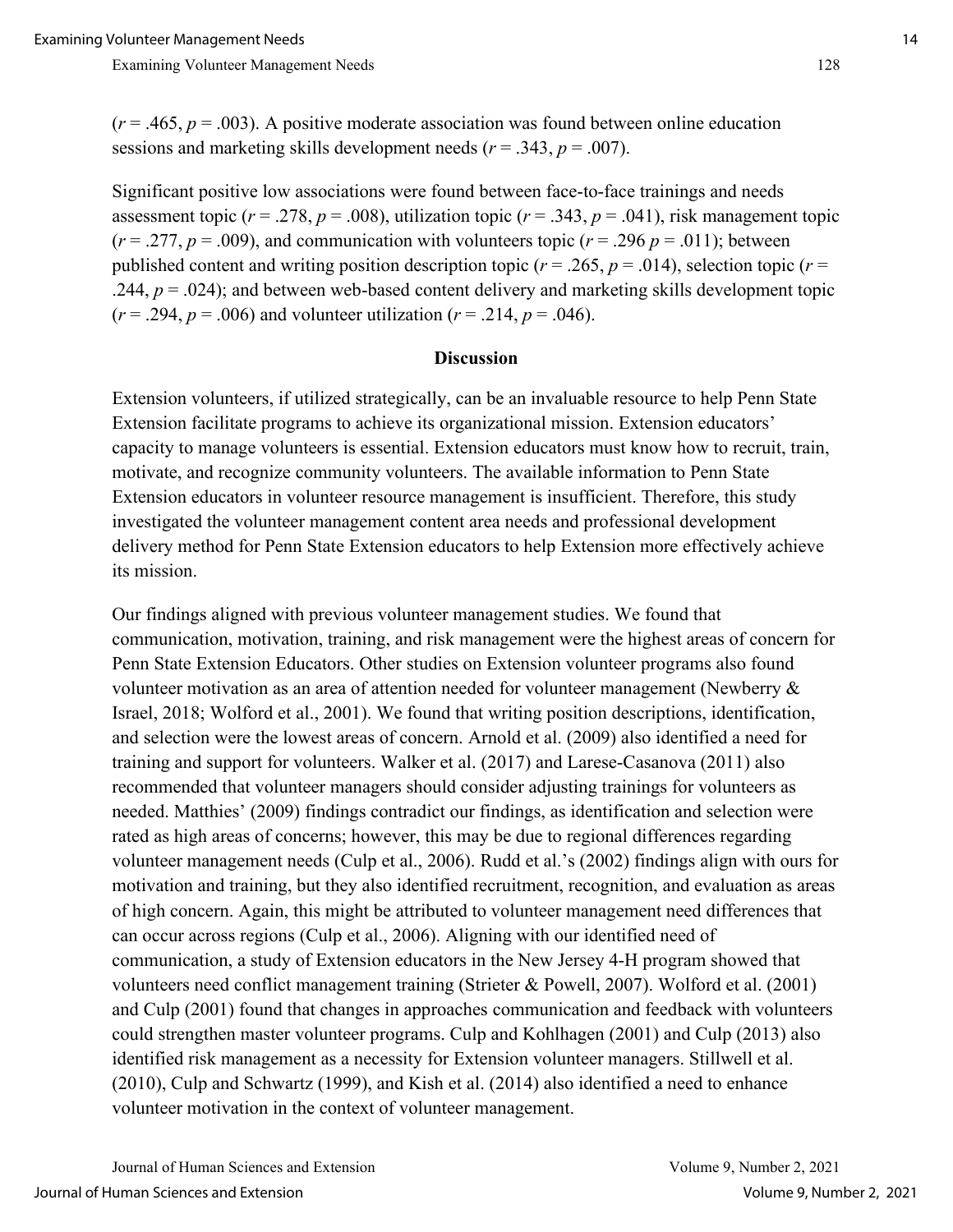Extension educators preferred face-to-face training to receive needs assessments training. Similarly, face-to-face training is preferred for topics such as utilization, teaching ethics and ethical decision making, motivation, coaching, risk management, and communication. Published content is the most preferred delivery method for topics such as writing position descriptions, selection, teaching ethics and ethical decision making, and risk management. Extension educators did not view online education as a preferred delivery method for most topics, with the exception of marketing skills. Similarly, volunteer leaders did not view web-based content as a preferred delivery method for most topics other than marketing skills and utilization. Staff development personnel should consider these preferred delivery methods when designing training programs for volunteer leaders. Such consideration will enhance training effectiveness and learning. Past studies indicated that in-person workshops were most preferred (Conklin et al., 2002). Our findings contradict previous findings that Extension educators often indicate that they preferred more face-to-face learning opportunities (Seevers et al., 2005). However, in recent years, Extension educators have indicated challenges with lack of time to complete tasks and increased work responsibilities (Lakai et al., 2012), which may explain the finding that webinars are rated as most preferred by educators in this study.

Moreover, this study addressed a gap in the literature and explored the relationships between volunteer management needs and professional development delivery methods that were grouped into four delivery methods: face-to-face trainings, published content, online education sessions, and web-based content. We found a significant relationship between face-to-face trainings and the following professional development needs: motivation, teaching ethics  $\&$  ethical decisionmaking, coaching topic needs, needs assessment, utilization, risk management, and communication with volunteers. We also found a significant relationship between published content delivery methods and teaching ethics and ethical decision-making, risk management, writing position descriptions, and volunteer selection. The results of our study showed a significant relationship between online education session delivery methods and marketing skills development. We found a significant relationship between web-based content delivery methods and marketing skills development and volunteer utilization.

#### **Implications**

Our results cannot be generalized across different state Extension systems. However, we recommend each state Extension system conduct its own volunteer management needs assessment to determine content and delivery format needs for volunteer management training for Extension educators. We especially recommend that master volunteer programs do this, as most studies in the literature only report 4-H needs for Extension volunteer management. Because educational technology is rapidly changing the way educators approach learning (Collins & Halverson, 2018), Extension should consider how these new technologies may be integrated into professional development for Extension personnel. As these technologies emerge and continue to change, it will be important to continuously assess Extension professionals'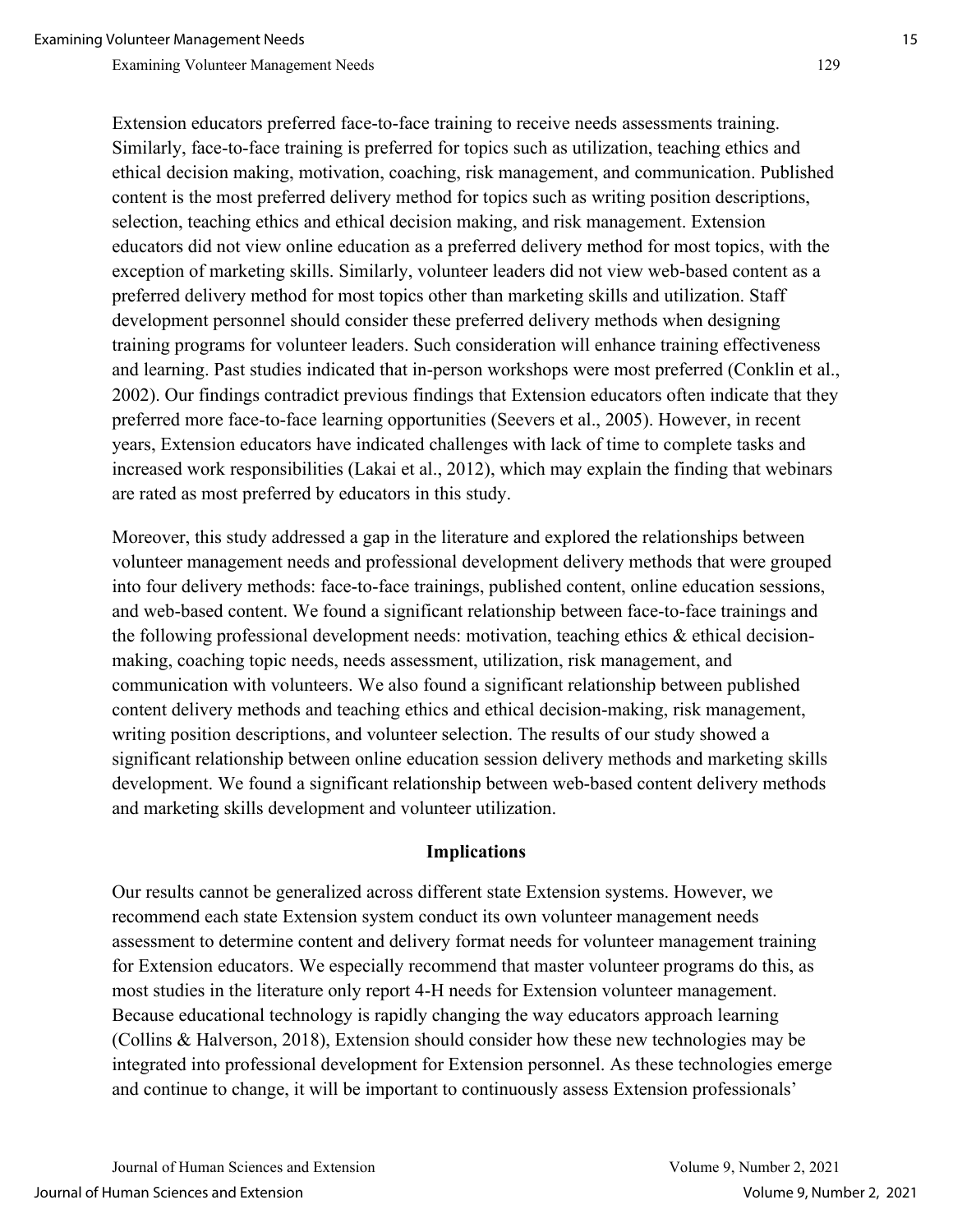preferences toward these technologies in the context of volunteer management professional development.

We have shared our results with Penn State Extension human development practitioners and Extension educators to aid in developing more relevant programming for Extension volunteers. Other Extension systems should also share the results of their assessments with volunteer coordinators and Extension educators to help them develop relevant programming related to volunteer management. The learning and organizational development units for each state Extension system should focus on making sure volunteer management trainings for educators align with needs from the literature and needs discovered in statewide Extension volunteer management needs assessments, as well as ensure they use preferred delivery methods. We believe that the results of our study will inform future Penn State Extension volunteer management training content and methods of delivery.

#### **References**

- Allred, S. B., Goff, G. R., Wetzel, L. P., & Luo, M. K. (2011). Evaluating peer impacts of a Master Forest Owner volunteer program. *Journal of Extension*, *49*(5).
- Arnold, M. E., Dolenc, B. J., & Rennekamp, R. A. (2009). An assessment of 4-H volunteer experience: Implications for building positive youth development capacity. *Journal of Extension, 47*(5), 71–81.
- Bardon, R. E., Hazel, D., & Miller, K. (2007). Preferred information delivery methods of North Carolina forest landowners. *Journal of Extension*, *45*(5).
- Boyce, M. (1971). *A systems approach to leadership development.* United States Department of Agriculture, Cooperative Extension Service, 4-H.
- Boyd, B. L. (2004). Barriers to the development of volunteer leadership competencies: Why Johnnie can't lead volunteers. *The Journal of Volunteer Administration*, *22*(4), 17–22.
- Brock, C. M., & Herndon, C. M. (2017). A survey of hospice volunteer coordinators: Training methods and objectives of current hospice volunteer training programs. *American Journal of Hospice and Palliative Medicine*, *34*(5), 412–416. <https://doi.org/10.1177%2F1049909115625961>
- Brudney, J. L. (1992). Administrators of volunteer services: Their needs for training and research. *Nonprofit Management & Leadership, 2*(3), 271–282. <https://doi.org/10.1002/nml.4130020306>
- Campbell, C., Koszewski, W. M., & Behrends, D. (2013). The effectiveness of distance education, using blended method of delivery for limited-resource audiences in the Nutrition Education Program. *Journal of Extension*, *51*(4).
- Casteel, R. B. (2012). Volunteer management needs assessment of the Tennessee 4-H program. *Journal of Extension, 50*(1).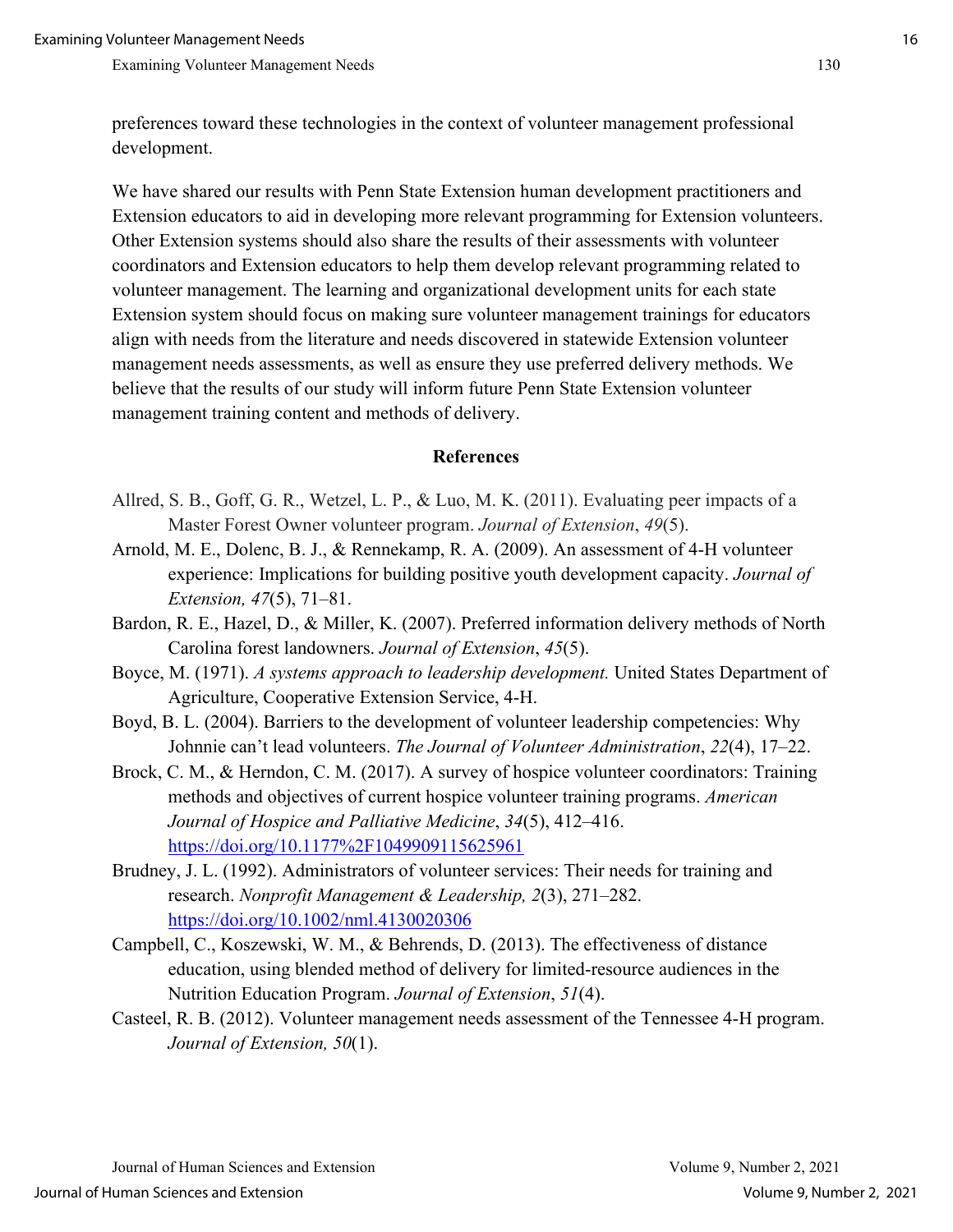- Cater, M., Davis, D., Leger, B., Machtmes, K., & Arcemont, L. (2013). A study of Extension professionals preferences and perceptions of usefulness and level of comfort with blogs as an informal professional development tool. *Journal of Extension*, *51*(4).
- Collins, A., & Halverson, R. (2018). *Rethinking education in the age of technology: The digital revolution and schooling in America*. Teachers College Press.
- Conklin, N. L., Hook, L. L., Kelbaugh, B. J., & Nieto, R. D. (2002). Examining a professional development system: A comprehensive needs assessment approach. *Journal of Extension*, *40*(5).
- Costa, C. A., Chalip, L., Green, B. C., & Simes, C. (2006). Reconsidering the role of training in event volunteers' satisfaction. *Sport Management Review, 9*(2), 165–182. [https://doi.org/10.1016/S1441-3523\(06\)70024-9](https://doi.org/10.1016/S1441-3523(06)70024-9)
- Culp, K., III. (2013). Volunteer position descriptions: Tools for generating members, volunteers, and leaders in Extension. *Journal of Extension*, *51*(1).
- Culp, K., III., Deppe, C. A., Castillo, J. X., & Wells, B. J. (1998). The GEMS model of volunteer administration. *The Journal of Volunteer Administration. 16*(4), 36–41.
- Culp, K., III., & Kohlhagen, B. S. (2001). *Kentucky 4-H agents' perceptions of their level of competency and frequency of use of volunteer administration functions*. Annual conference proceedings of the Association for Research on Nonprofit Organizations and Voluntary Action. Miami, FL.
- Culp, K., III, McKee, R., & Nestor, P. (2006). *Volunteer research knowledge competency: Taxonomy for 4-H youth development.* National 4-H Headquarters. [https://4-h.org/wp](https://4-h.org/wp-content/uploads/2016/02/VRKC.pdf)[content/uploads/2016/02/VRKC.pdf](https://4-h.org/wp-content/uploads/2016/02/VRKC.pdf)
- Cuskelly, G., Taylor, T., Hoye, R., & Darcy, S. (2006). Volunteer management practices and volunteer retention: A human resource management approach. *Sport Management Review*, *9*(2), 141–163. [https://doi.org/10.1016/S1441-3523\(06\)70023-7](https://doi.org/10.1016/S1441-3523(06)70023-7)
- Davis. J. A. (1971). *Elementary survey analysis*. Prentice-Hall.
- Deppe, C. A. & Culp, K., III. (2001). Ohio 4-H agents' perceptions of the level of importance and frequency of use of the eighteen components of the GEMS model of volunteer administration. *Journal of Agricultural Education, 42*(4), 32–42. [http://www.jae](http://www.jae-online.org/attachments/article/388/42-04-32.pdf)[online.org/attachments/article/388/42-04-32.pdf](http://www.jae-online.org/attachments/article/388/42-04-32.pdf)
- Deslandes, M., & Rogers, L. (2008). A volunteer training framework. *Australian Journal of Adult Learning*, *48*(2), 355–368.<https://files.eric.ed.gov/fulltext/EJ809990.pdf>
- Dillman, D. A., Smyth, J. D., & Christian, L. M. (2014). *Internet, phone, mail, and mixed-mode surveys: the tailored design method*. John Wiley & Sons.
- Dolan, R. J. (1969). *The leadership development process in complex organizations*. North Carolina State University.
- Inwood, S., Becot, F., Bjornestad, A., Henning-Smith, C., & Alberth, A. (2019). Responding to Crisis: Farmer Mental Health Programs in the Extension North Central Region. *Journal of Extension*, *57*(6).<https://tigerprints.clemson.edu/joe/vol57/iss6/20/>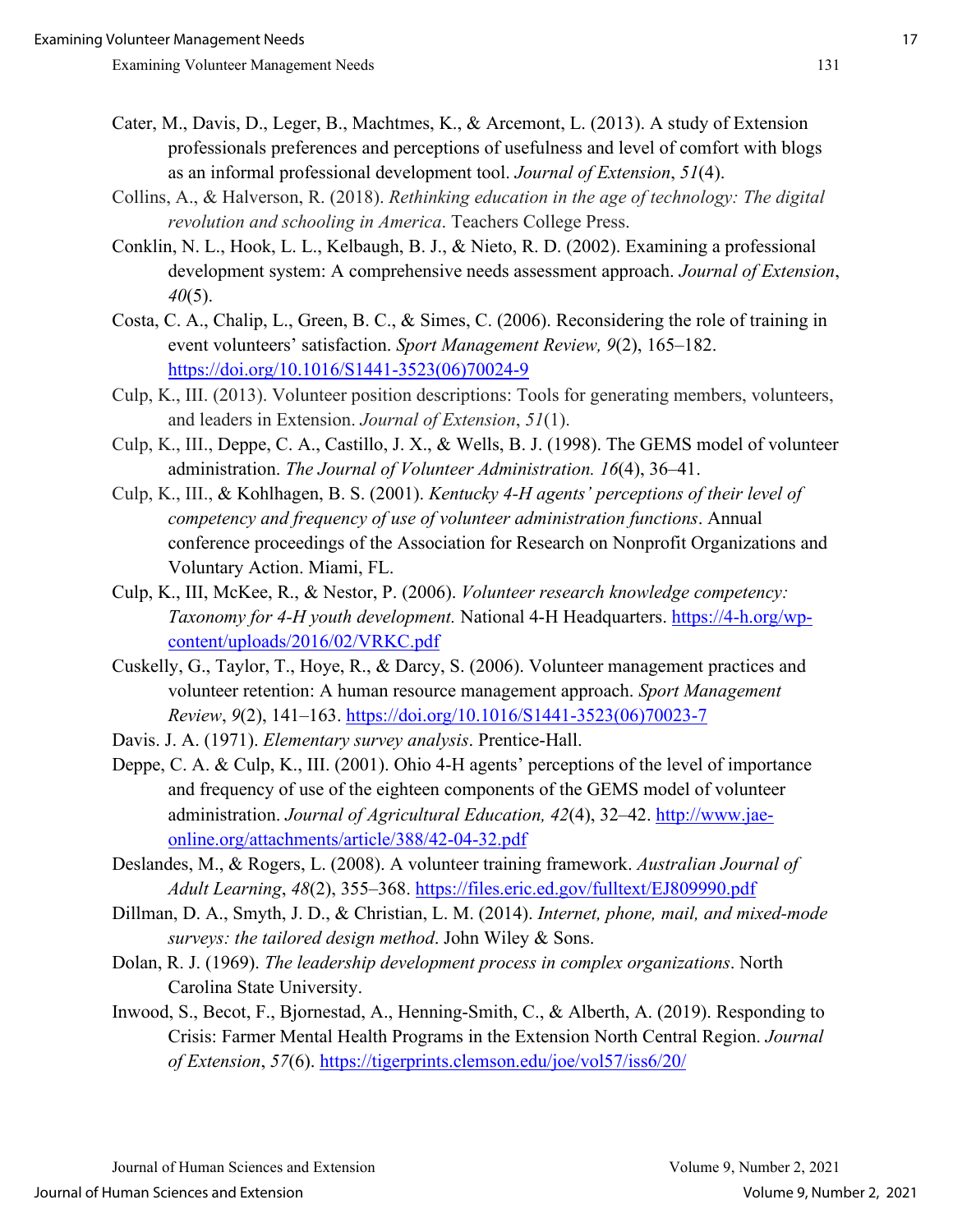- Fox, J., Hebert, L., Martin, K., & Bairnsfather, D. (2009). An examination of the benefits, preferred training delivery modes, and preferred topics of 4-H youth development volunteers. *Journal of Extension*, *47*(1).
- Hange, J. S., Seevers, B. S., & VanLeeuwen, D. (2002, December). *4-H youth development Extension agents' attitudes towards volunteer management competencies.* Proceedings of the National Agricultural Education Research Conference, Las Vegas, NV.
- Henderson, K. (2010). Volunteer management in the leisure service curriculum [reprint]. *International Journal of Volunteer Administration, 26*(2), 40–46. <https://www.ijova.org/docs/Henderson.pdf>
- Howlett, S. (2010). Developing volunteer management as a profession. *Voluntary Sector Review*, *1*(3), 355–360.<https://doi.org/10.1332/204080510X538338>
- Kelsey, T. W., & Mincemoyer, C. C. (2001). Exploring the potential of in-service training through distance education. *Journal of Extension*, *39*(2).
- King, J., & Safrit, D. R. (1998). Extension agents' perceptions of volunteer management. *Journal of Extension, 36(*3).
- Kish, J., Jayaratne, K. S. U., Flowers, J., & Kistler, M. J. (2014). Characteristics and motivational factors of effective Extension advisory leaders: Implications for building strong Extension advisory councils. *Journal of Human Sciences and Extension*, *2*(3). <https://www.jhseonline.com/article/view/733/634>
- Lakai, D., Jayaratne, K. S. U., Moore, G. E., & Kistler, M. J. (2012). Barriers and effective educational strategies to develop Extension agents' professional competencies. *Journal of Extension*, *50*(4).
- Larese-Casanova, M. (2011). Assessment and evaluation of the Utah Master Naturalist Program: Implications for targeting audiences. *Journal of Extension, 49*(5).
- Lawson, A. L., & Lawson, S. (1987). Congregational workshop: Volunteerism in the church. *The Journal of Volunteer Administration, 5*(3), 35–40.
- Lenihan, G. O., & Jackson, L. (1984). Social need, public response: The volunteer professional model for human service agencies and counselors. *Personnel and Guidance Journal, 62*(5) 285–289. [https://doi.org/10.1111/j.2164-4918.1984.tb00207.x](https://psycnet.apa.org/doi/10.1111/j.2164-4918.1984.tb00207.x)
- Lockett, L. L., Cummings, S., & Ripley, J. (2010). Competencies needed by Master Gardener volunteer program administrators. *International Journal of Volunteer Administration, 27*(3), 10–20. [https://www.ijova.org/docs/Lockett\\_Cummings\\_Ripley.pdf](https://www.ijova.org/docs/Lockett_Cummings_Ripley.pdf)
- McCann, B. M. (2007). The effectiveness of Extension in-service training by distance: Perception versus reality. *Journal of Extension*, *45*(1).
- Matthies, A. Z. (2009). *Perceptions of Texas county Extension agents on volunteers who assist with planning and implementation of Extension educational programs*. [Unpublished doctoral dissertation], Texas A&M University.
- Miller, L. E., & Smith, K. L. (1983). Handling nonresponse issues. *Journal of Extension, 21*(5).
- National 4-H Council. (2019). What is 4-H? *National 4-H Council*. [https://4-h.org/about/what-is-](https://4-h.org/about/what-is-4-h/)[4-h/](https://4-h.org/about/what-is-4-h/)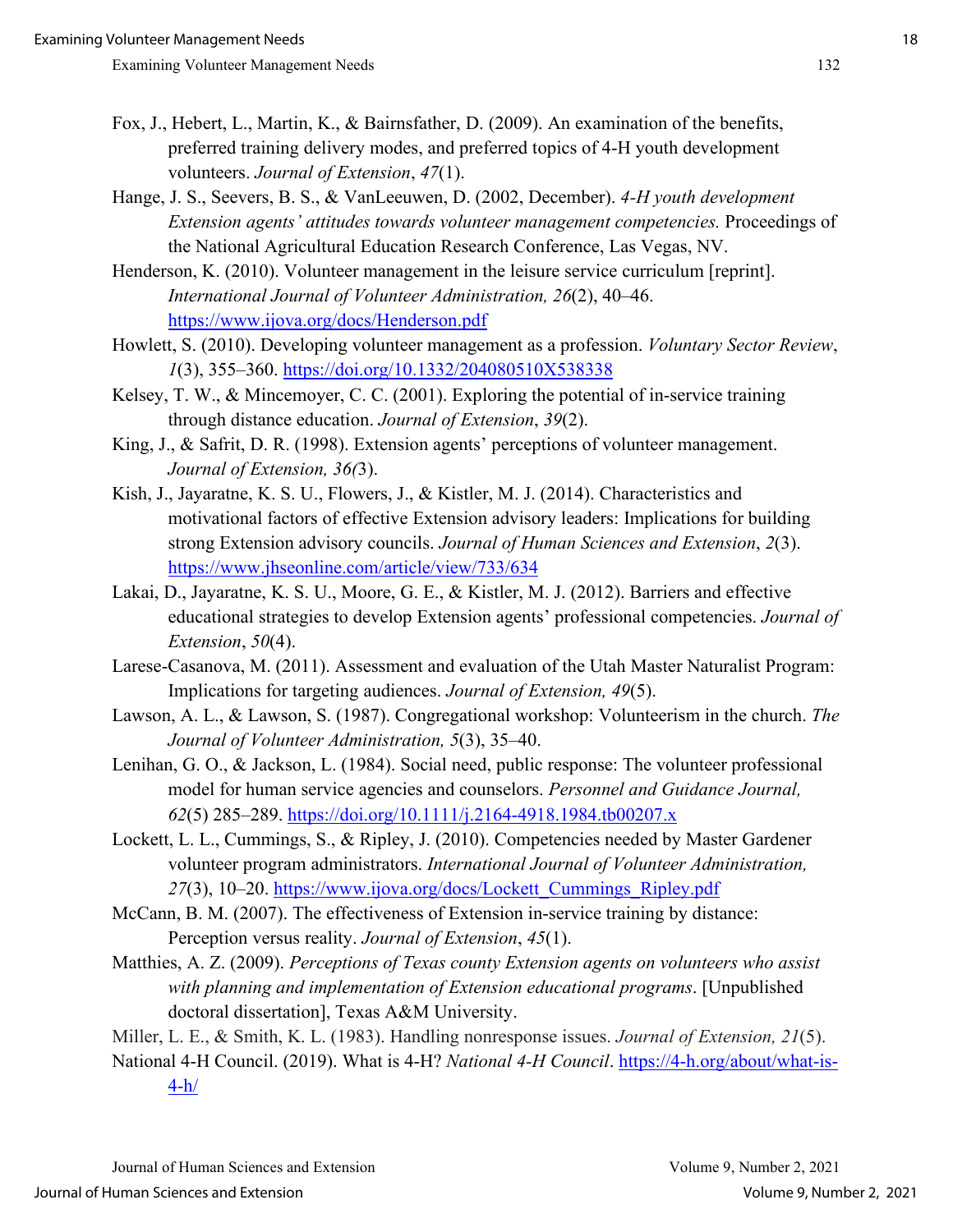- Nesbit, R., Rimes, H., Christensen, R. K., & Brudney, J. L. (2016). Inadvertent volunteer managers: Exploring perceptions of volunteer managers' and volunteers' roles in the public workplace. *Review of Public Personnel Administration*, *36*(2), 164–187. <https://doi.org/10.1177%2F0734371X15576409>
- Newberry, M. G., III, & Israel, G. D. (2018). Motivations for and psychological benefits of participating in the Florida Master Naturalist program. *Journal of Extension, 56*(2). <https://tigerprints.clemson.edu/joe/vol56/iss2/7/>
- Parker, S., Powell, L., Hermann, J., Phelps, J., & Brown, B. (2011). Preferred educational delivery strategies among limited income older adults enrolled in community nutrition education programs. *Journal of Extension*, *49*(1).
- Penrod, K. M. (1991). Leadership involving volunteers. *Journal of Extension, 29(*4).
- Rader, H. B., & Gannon, G. (2015). Going the distance part 3: Teaching an Extension course using a combination of distance-delivery methods. *Journal of Extension, 53*(1).
- Radhakrishna, R. B., Nelson, L., Franklin, R., & Kessler, G. (2003). Information sources and Extension delivery methods used by private longleaf pine landowners. *Journal of Extension, 41*(4).
- Rasmussen, W. D. (2002). *Taking the university to the people: Seventy-five years of Cooperative Extension*. Purdue University Press.
- Rehnborg, S. J., Sinatra, C., & Bies, A. (2010). What do we really know about nonprofits' capacity to manage volunteers? *International Journal of Volunteer Administration*, *17*(1), 14–26.<https://www.ijova.org/docs/RehnborgSinatraBies.pdf>
- Rudd, R., Stedman, N. P., & Morgan, C. (2002). *Florida Cooperative Extension volunteer leadership certification program*. Paper presented at the Association of Leadership Educators Annual Meeting. Lexington, KY. [https://www.leadershipeducators.org/Resources/Documents/Conferences/Lexington/Sted](https://www.leadershipeducators.org/Resources/Documents/Conferences/Lexington/Stedman_and_Morgan_UF.pdf) man and Morgan UF.pdf
- Safrit, R. D., & Schmiesing, R. J. (2004). A suggested model for contemporary volunteer management: Qualitative research bridging the professional literature with best practices. *The Journal of Volunteer Administration, 22*(4), 34–41.
- Schmiesing, R. J., & Safrit, R. D. (2007). 4-H youth development professionals' perceptions of the importance of and their current level of competence with selected volunteer management competencies. *Journal of Extension*, *45*(3).
- Seevers, B. S., Baca, J. S., & Van Leeuwen, D. (2005). Training methods and needs related to volunteer management competencies of Extension 4-H youth development agents. *Journal of Extension, 43*(6).
- Stillwell, M., Culp, K., III, & Hunter, K. (2010). Volunteer recognition program model: Providing volunteer recognition throughout the year. *Journal of Extension*, *48*(3).
- Strauss, A. L., & Rager, A. (2017). Master volunteer life cycle: A wide angle lens on the volunteer experience. *Journal of Extension, 55*(4). <https://tigerprints.clemson.edu/joe/vol55/iss4/1/>